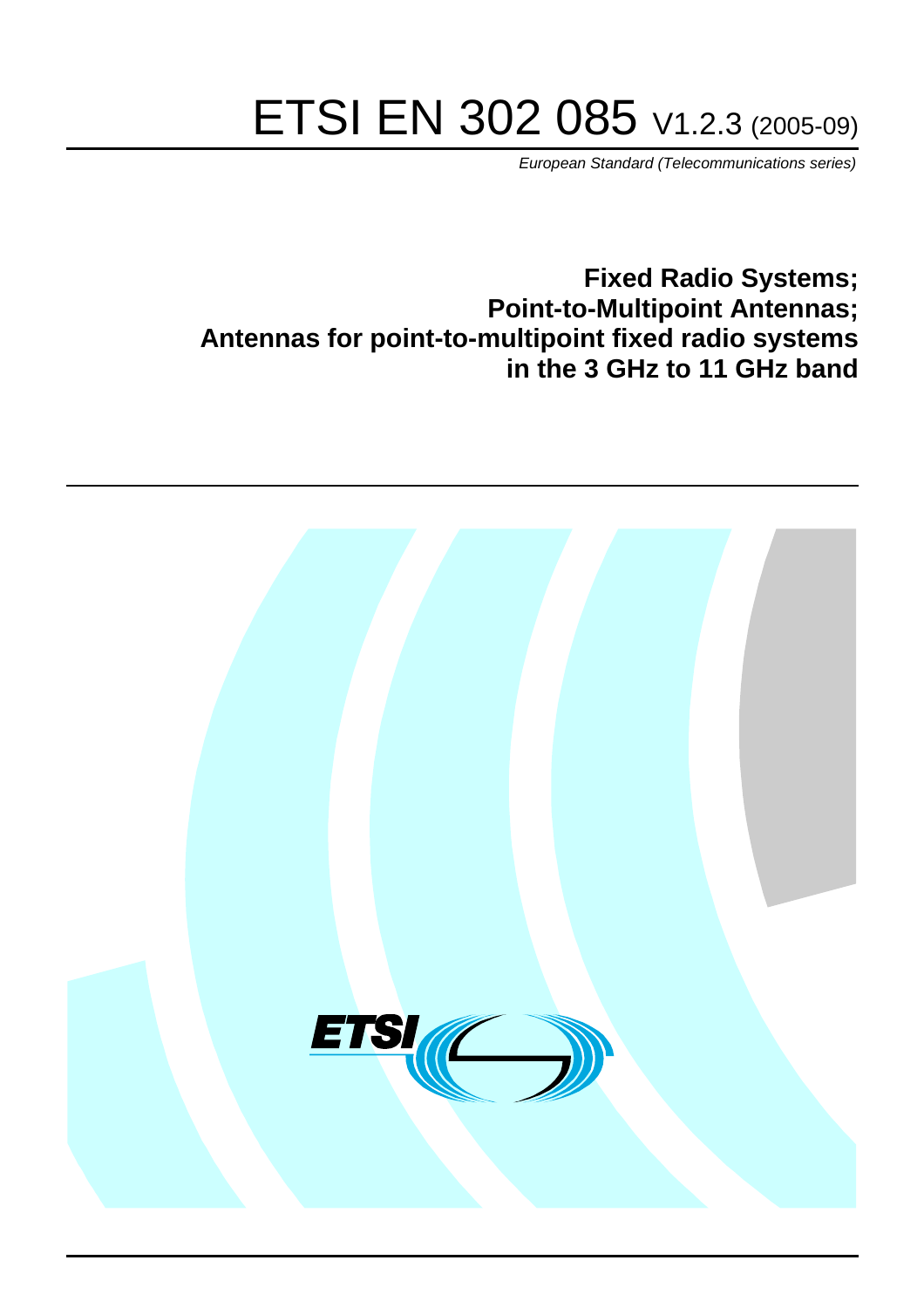Reference REN/TM-04168

Keywords DRRS, radio, antenna, multipoint, CDMA, FDMA, RLL, TDMA, transmission

#### **ETSI**

#### 650 Route des Lucioles F-06921 Sophia Antipolis Cedex - FRANCE

Tel.: +33 4 92 94 42 00 Fax: +33 4 93 65 47 16

Siret N° 348 623 562 00017 - NAF 742 C Association à but non lucratif enregistrée à la Sous-Préfecture de Grasse (06) N° 7803/88

#### **Important notice**

Individual copies of the present document can be downloaded from: [http://www.etsi.org](http://www.etsi.org/)

The present document may be made available in more than one electronic version or in print. In any case of existing or perceived difference in contents between such versions, the reference version is the Portable Document Format (PDF). In case of dispute, the reference shall be the printing on ETSI printers of the PDF version kept on a specific network drive within ETSI Secretariat.

Users of the present document should be aware that the document may be subject to revision or change of status. Information on the current status of this and other ETSI documents is available at <http://portal.etsi.org/tb/status/status.asp>

If you find errors in the present document, please send your comment to one of the following services: [http://portal.etsi.org/chaircor/ETSI\\_support.asp](http://portal.etsi.org/chaircor/ETSI_support.asp)

#### **Copyright Notification**

No part may be reproduced except as authorized by written permission. The copyright and the foregoing restriction extend to reproduction in all media.

> © European Telecommunications Standards Institute 2005. All rights reserved.

**DECT**TM, **PLUGTESTS**TM and **UMTS**TM are Trade Marks of ETSI registered for the benefit of its Members. **TIPHON**TM and the **TIPHON logo** are Trade Marks currently being registered by ETSI for the benefit of its Members. **3GPP**TM is a Trade Mark of ETSI registered for the benefit of its Members and of the 3GPP Organizational Partners.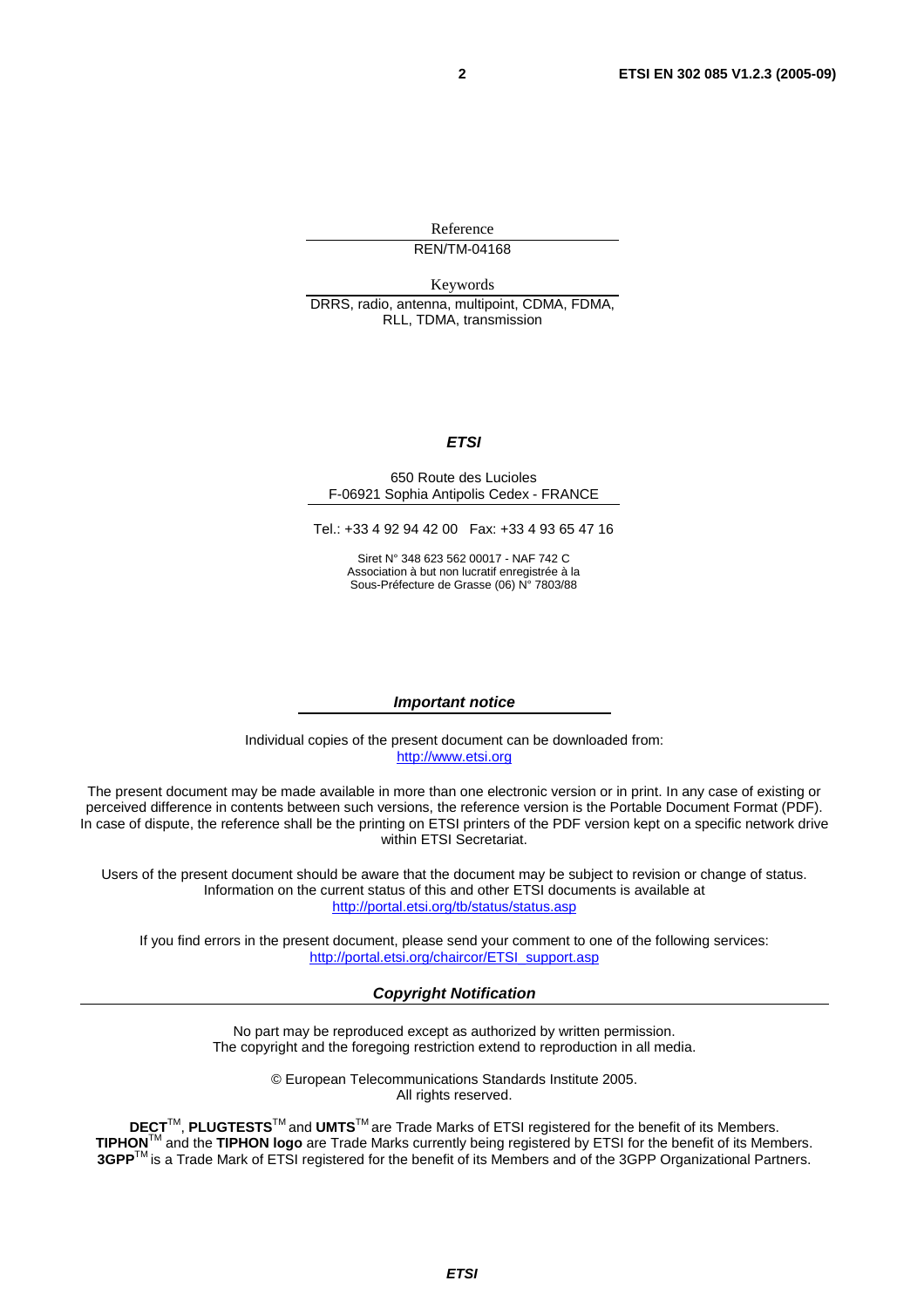# Contents

| 1                |                               |  |  |
|------------------|-------------------------------|--|--|
| $\overline{2}$   |                               |  |  |
| 3                |                               |  |  |
| 3.1              |                               |  |  |
| 3.2<br>3.3       |                               |  |  |
| $\overline{4}$   |                               |  |  |
| 5                |                               |  |  |
| 5.1              |                               |  |  |
| 5.2              |                               |  |  |
| 5.2.1            |                               |  |  |
| 5.2.2            |                               |  |  |
| 6                |                               |  |  |
| 6.1              |                               |  |  |
| 6.1.1            |                               |  |  |
| 6.1.1.1          |                               |  |  |
| 6.1.1.2          |                               |  |  |
| 6.1.1.3<br>6.1.2 |                               |  |  |
| 6.2              |                               |  |  |
| 6.2.1            |                               |  |  |
| 6.2.1.1          |                               |  |  |
| 6.2.1.2          |                               |  |  |
| 6.2.1.3          |                               |  |  |
| 6.2.2            |                               |  |  |
| 6.3              |                               |  |  |
| 6.3.1            |                               |  |  |
| 6.3.1.1          |                               |  |  |
| 6.3.1.2          |                               |  |  |
| 6.3.1.3<br>6.3.2 |                               |  |  |
| 6.4              |                               |  |  |
| 6.5              |                               |  |  |
| 6.5.1            |                               |  |  |
| 6.5.2            |                               |  |  |
| 6.6              |                               |  |  |
| 6.7              |                               |  |  |
| $\overline{7}$   |                               |  |  |
|                  | <b>Annex A (informative):</b> |  |  |
| A.1              |                               |  |  |
| A.1.1            |                               |  |  |
| A.1.2            |                               |  |  |
| A.2              |                               |  |  |
| A.3              |                               |  |  |
| A.4              |                               |  |  |

 $\mathbf{3}$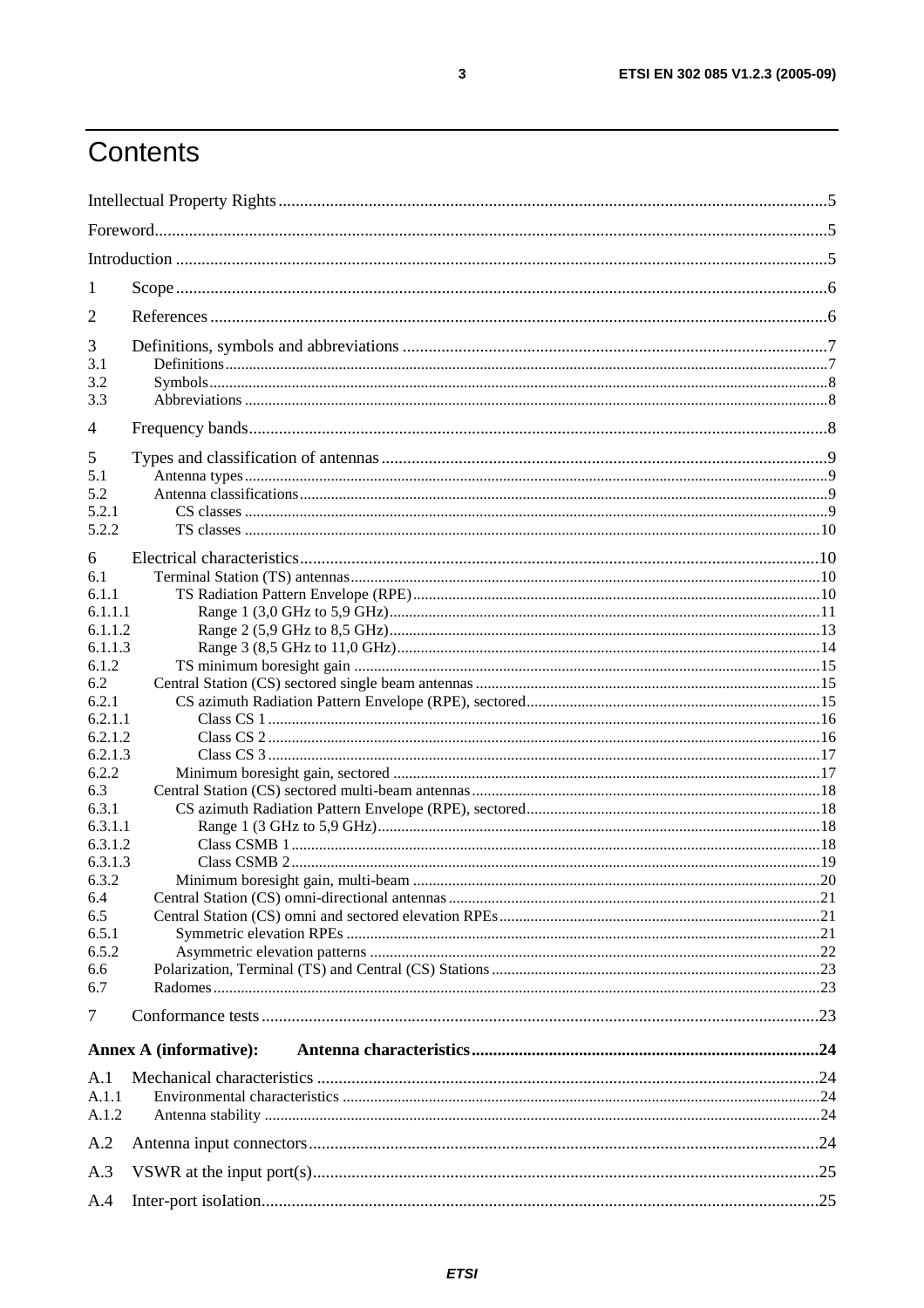$\overline{\mathbf{4}}$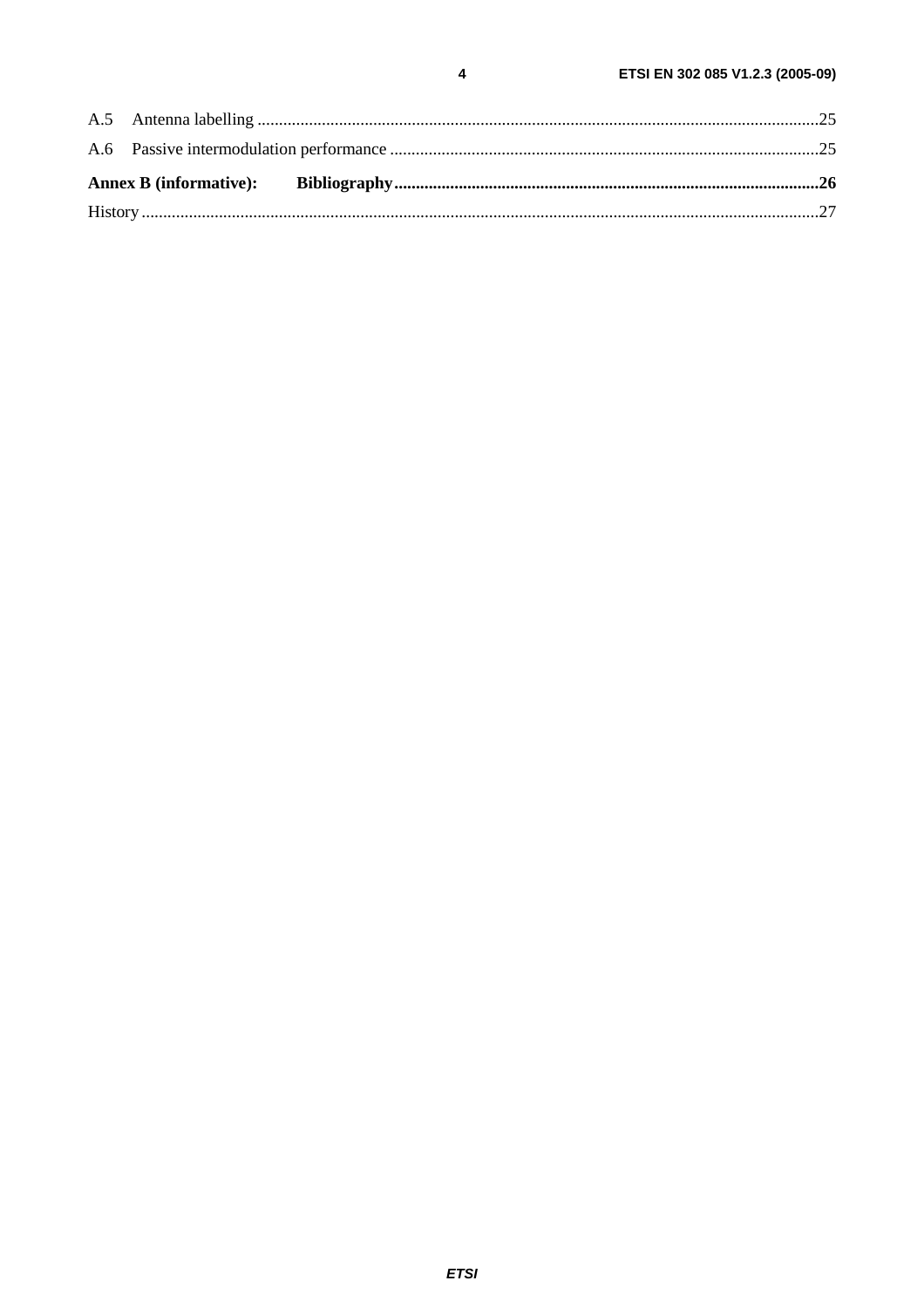# Intellectual Property Rights

IPRs essential or potentially essential to the present document may have been declared to ETSI. The information pertaining to these essential IPRs, if any, is publicly available for **ETSI members and non-members**, and can be found in ETSI SR 000 314: *"Intellectual Property Rights (IPRs); Essential, or potentially Essential, IPRs notified to ETSI in respect of ETSI standards"*, which is available from the ETSI Secretariat. Latest updates are available on the ETSI Web server ([http://webapp.etsi.org/IPR/home.asp\)](http://webapp.etsi.org/IPR/home.asp).

Pursuant to the ETSI IPR Policy, no investigation, including IPR searches, has been carried out by ETSI. No guarantee can be given as to the existence of other IPRs not referenced in ETSI SR 000 314 (or the updates on the ETSI Web server) which are, or may be, or may become, essential to the present document.

# Foreword

This European Standard (Telecommunications series) has been produced by ETSI Technical Committee Transmission and Multiplexing (TM).

The purpose of the present document is to define the antenna performance standards necessary to ensure optimum frequency co-ordination between the systems and/or different services by the Regulatory Authorities in the 3 GHz to 11 GHz band. These nominal frequency limits have been chosen to reflect the WRC 2000 Final Acts [6] and the frequency plans as given in CEPT Recommendation T/R 13-02 [1] and ITU-R Recommendation F.748 [5].

Point-to-multipoint antennas, whether integrated within station equipment or not, may need to meet environmental, mechanical and electrical characteristics not covered by the present document, in order that the systems will operate as intended. Additional parameters and characteristics may be subject to agreement between the equipment purchaser and the supplier; these are considered and guidance is provided in annex A.

| <b>National transposition dates</b>                                                         |                  |  |
|---------------------------------------------------------------------------------------------|------------------|--|
| Date of latest announcement of this EN (doa):                                               | 31 December 2005 |  |
| Date of latest publication of new National Standard<br>or endorsement of this $EN$ (dop/e): | 30 June 2006     |  |
| Date of withdrawal of any conflicting National Standard (dow):                              | 30 June 2006     |  |

# Introduction

The purpose of the present document is to define the requirements for antennas used in conjunction with Point-to-MultiPoint (P-MP) systems necessary to facilitate frequency co-ordination between services in the frequency bands 3 GHz to 11 GHz.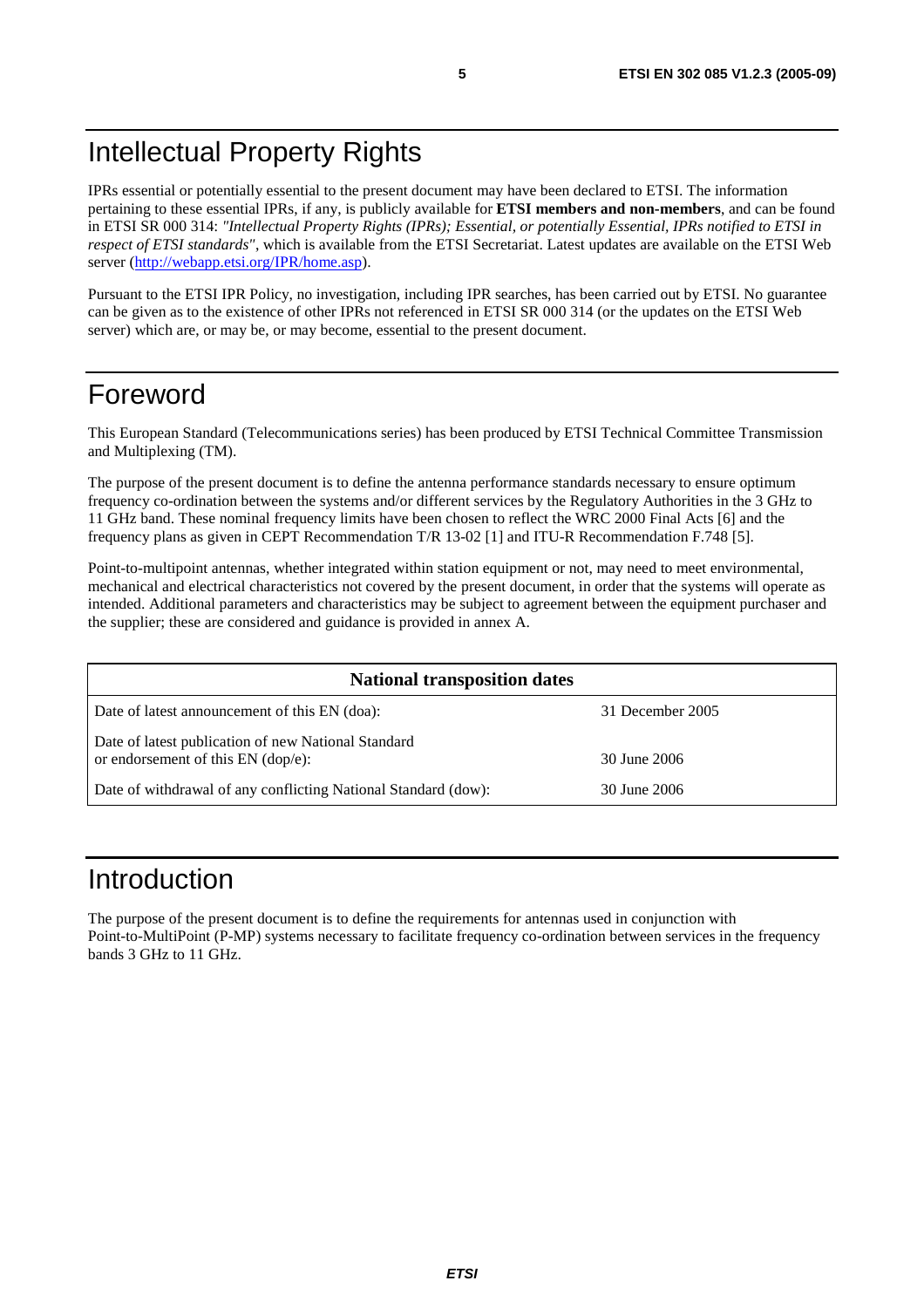# 1 Scope

The present document specifies the essential electrical requirements for linear polarization, fixed beam antennas to be utilized with new Point-to-Multipoint (P-MP) systems, including central station and terminal station applications, operating in frequency bands from 3 GHz to 11 GHz. These systems use various multiple access schemes. Electronically steerable antennas and circularly polarized antennas are not considered in the present document.

Only in exceptional circumstances, and after a consultation period with operators and manufacturers, the Regulatory Authority may impose the use of tighter requirements than the minimum values given in the present document, in order to maximize the use of scarce spectrum resources.

For some high gain, point-to-multipoint requirements, antennas may be used having performance as per the appropriate point-to-point antenna standard. For these antennas, minimum requirements are given in EN 300 833 [8].

# 2 References

The following documents contain provisions which, through reference in this text, constitute provisions of the present document.

- References are either specific (identified by date of publication and/or edition number or version number) or non-specific.
- For a specific reference, subsequent revisions do not apply.
- For a non-specific reference, the latest version applies.

Referenced documents which are not found to be publicly available in the expected location might be found at <http://docbox.etsi.org/Reference>.

[1] CEPT Recommendation T/R 13-02: "Preferred channel arrangements for fixed services in the range 22.0 - 29.5 GHz". [2] CEPT/ERC/REC 12-05: "Harmonised radio frequency channel arrangements for digital terrestrial fixed systems operating in the band 10.0 - 10.68 GHz". [3] CEPT/ERC/REC 14-03: "Harmonised radio frequency channel arrangements for low and medium capacity systems in the band 3400 MHz to 3600 MHz". [4] ITU-R Recommendation F.747: "Radio-frequency channel arrangements for fixed wireless systems operating in the 10 GHz band". [5] ITU-R Recommendation F.748: "Radio-frequency arrangements for systems of the fixed service operating in the 25, 26 and 28 GHz bands". [6] Final Acts - WRC - 2000, Istanbul. [7] ETSI ETS 300 019-1-4: "Equipment Engineering (EE); Environmental conditions and environmental tests for telecommunications equipment; Part 1-4: Classification of environmental conditions; Stationary use at non-weatherprotected locations". [8] ETSI EN 300 833: "Fixed Radio Systems; Point-to-point antennas; Antennas for point-to-point fixed radio systems operating in the frequency band 3 GHz to 60 GHz". [9] ETSI EN 301 126-3-2: "Fixed Radio Systems; Conformance testing; Part 3-2: Point-to-Multipoint antennas - Definitions, general requirements and test procedures". [10] IEC 60154-1: "Flanges for waveguides. Part 1: General requirements". [11] IEC 60154-2: "Flanges for waveguides. Part 2: Relevant specifications for flanges for ordinary rectangular waveguides".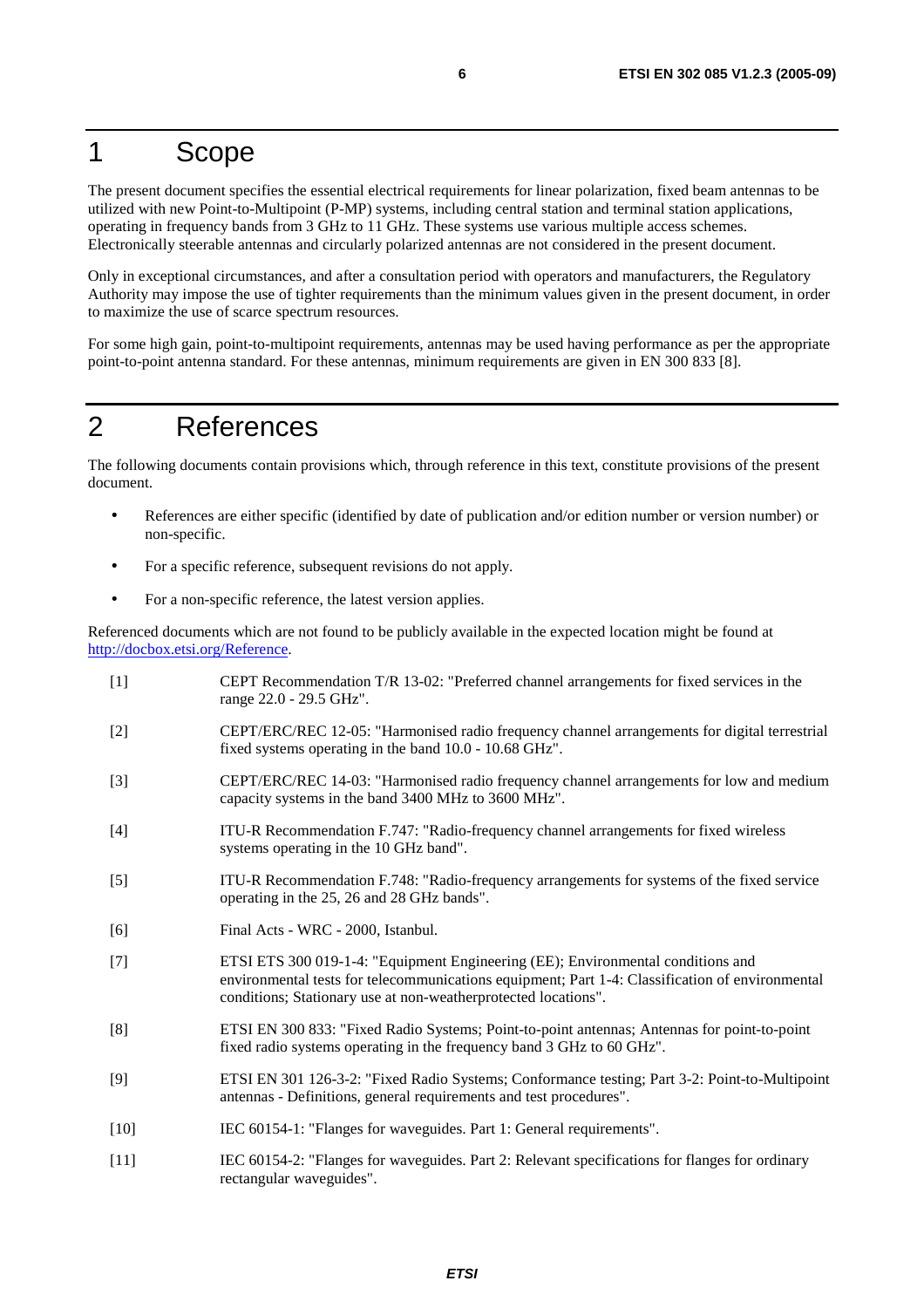[12] IEC 60169 (part 1 and applicable subparts): "Radio-frequency connectors. Part 1: General requirements and measuring methods".

# 3 Definitions, symbols and abbreviations

### 3.1 Definitions

For the purposes of the present document, the following terms and definitions apply:

**antenna:** that part of the transmitting or receiving system that is designed to transmit or receive electromagnetic radiation

**boresight:** axis of the main beam in a directional antenna

**Central Station (CS):** base station which communicates each way with many terminal stations and, in many cases, repeater stations

**co-polar pattern:** diagram representing the radiation pattern of a test antenna when the reference antenna is similarly polarized, scaled in dBi or dB relative to the measured antenna gain

**cross-polar pattern:** diagram representing the radiation pattern of a test antenna when the reference antenna is orthogonally polarized, scaled in dBi, or dB relative to the measured antenna gain

**cross-polar discrimination:** difference between the peak of the co-polarized main beam and the maximum cross-polarized signal over an angle measured within a defined region

fixed beam: radiation pattern in use is fixed relative to a defined mechanical reference plane

**gain:** ratio of the radiation intensity in a given direction to the radiation intensity that would be obtained if the power accepted by the antenna was radiated isotropically

**Half Power BeamWidth (HPBW):** angle, relative to the main beam axis, between the two directions at which the measured co-polar pattern is 3 dB below the value on the main beam axis

**inter-port isolation:** ratio in dB of the power level applied to one port of a multi-port antenna to the power level received in any other port of the same antenna as a function of frequency

**isotropic radiator:** hypothetical, lossless antenna having equal radiation intensity in all directions

**input port(s):** flange(s) or connector(s) through which access to the antenna is provided

**main beam axis:** direction for which the radiation intensity is a maximum

**main beam:** radiation lobe containing the direction of maximum radiation

**mechanical tilt:** fixed angular shift in elevation of the antenna main beam axis by a change to the physical mounting

**Radiation Pattern Envelope (RPE):** envelope within which the radiation pattern shall fit

**radiation pattern:** diagram relating power flux density at a constant distance from the antenna to the direction relative to the notional antenna main beam axis. Specifically referenced in EN 302 085 to the zero degree reference direction.

**radome:** cover, of dielectric material, intended for protecting an antenna from the effects of its physical environment

**Repeater Station (RS):** radio station providing the connection via the air to both the central station and the terminal station(s). The remote station may also provide the interfaces to the subscriber equipment, if applicable.

**sector angle:** declared angle of coverage in azimuth of a sectored antenna, defined as  $2\alpha$  in EN 302 085

**Terminal Station (TS):** remote (out) station which communicates with a central station

**tilt:** fixed, angular shift of the antenna main beam axis (boresight) in the elevation plane by either electrical, electronic or mechanical means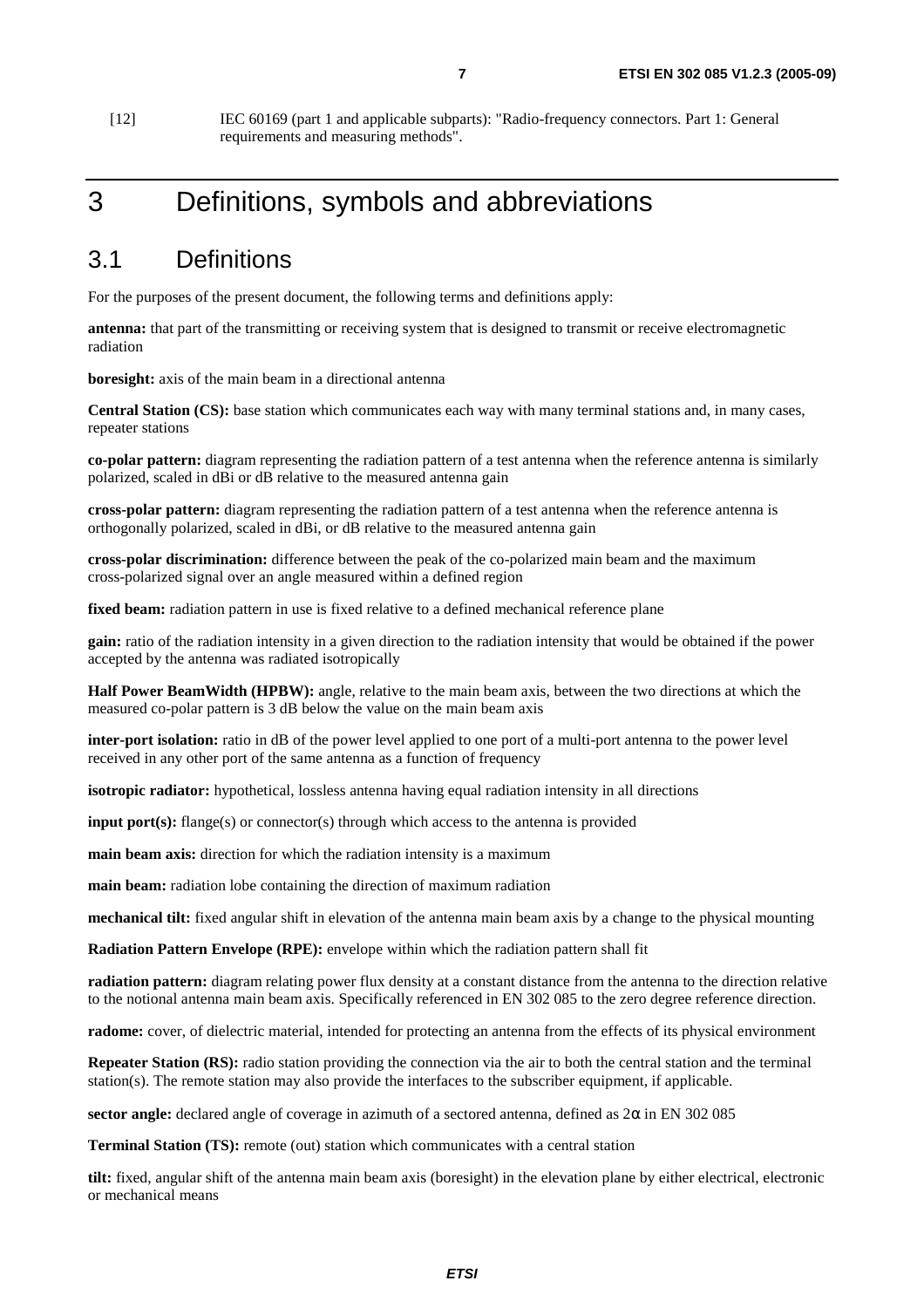**zero degree (0°):** declared direction as referenced to the antenna

**reference direction:** mechanical characteristics, used as reference for the RPE

**reference beam direction:** mechanical characteristics, used as reference for every beam RPE (applicable only to multi-beam antennae)

# 3.2 Symbols

For the purposes of the present document, the following symbols apply:

| $\alpha$       | Alpha $(=$ half the sector angle)                            |
|----------------|--------------------------------------------------------------|
| ε              | reference beam direction                                     |
| dBi            | Decibels relative to an isotropic source                     |
| f <sub>0</sub> | Nominal centre frequency of declared antenna operating range |
| <b>GHz</b>     | GigaHertz                                                    |
| <b>MHz</b>     | MegaHertz                                                    |
| ROUND()        | Round up or down to nearest integer                          |
| $\text{ABS}()$ | Absolute value of the number                                 |
|                |                                                              |

# 3.3 Abbreviations

For the purposes of the present document, the following abbreviations apply:

| CS          | <b>Central Station</b>            |
|-------------|-----------------------------------|
| <b>HPBW</b> | Half Power BeamWidth              |
| $P-MP$      | Point-to-MultiPoint               |
| <b>PIM</b>  | Passive InterModulation           |
| <b>RPE</b>  | <b>Radiation Pattern Envelope</b> |
| <b>RS</b>   | <b>Repeater Station</b>           |
| TS          | <b>Terminal Station</b>           |
| <b>VSWR</b> | Voltage Standing Wave Ratio       |
|             |                                   |

# 4 Frequency bands

The present document applies to a number of frequency ranges within the 3 GHz to 11 GHz frequency bands considered within CEPT/ERC and ETSI for allocation to the fixed services. Suitable sub-bands for allocation to point-to-multipoint use are subject to channel plans described in references CEPT/ERC/REC 12-05 [2], CEPT/ERC/REC 14-03 [3] and ITU-R Recommendation F.747 [4].

For the purpose of the present document, the overall frequency bands 3 GHz to 11 GHz are divided into three ranges as follows:

| range 1: | 3.0 GHz to 5.9 GHz;  |
|----------|----------------------|
| range 2: | 5.9 GHz to 8.5 GHz;  |
| range 3: | 8,5 GHz to 11,0 GHz. |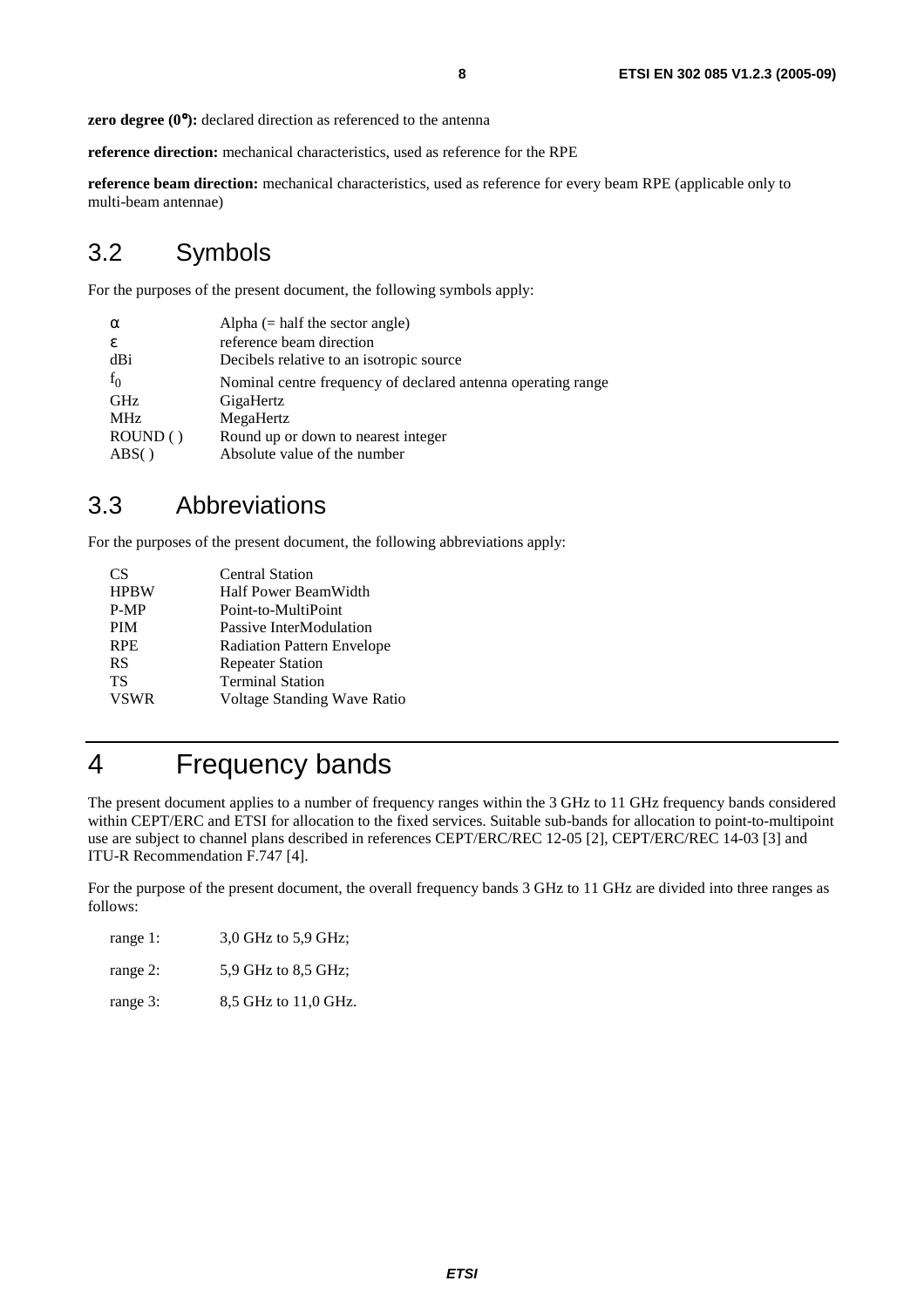# 5 Types and classification of antennas

# 5.1 Antenna types

The present document addresses fixed beam antennas used in the Central (CS) and Terminal (TS) stations including Repeaters (RS).

The antennas are used in a system which can generally be described as in figure 1.



- **CS:** Central Station, which is linked to all remote stations (repeater or terminal stations) by microwave transmission paths.
- **TS:** Terminal Station (outstation with subscriber interfaces).
- **RS:** Repeater Station (radio repeater outstation with or without subscriber interfaces). A RS may serve one or more TSs.

#### **Figure 1: General point-to-multipoint system architecture**

These antennas shall be grouped into the following types:

Central and repeater stations:

- Omni-directional;
- Sectored:
	- Single-beam;
	- Multi-beam:
- Directional, conforming to the requirements for TS antennas.

Terminal stations: Directional.

Repeater antennas can be of either Central (CS) or Terminal (TS) station types.

# 5.2 Antenna classifications

### 5.2.1 CS classes

With respect to the **azimuthal** Radiation Pattern Envelope (RPE), three classes may be identified in different frequency sub-ranges for Central Station (CS) **sectored** antennas (CS1,CS2,CS3) and two classes may be identified for multi-beam antennas (CSMB1,CSMB2):

class CS 1;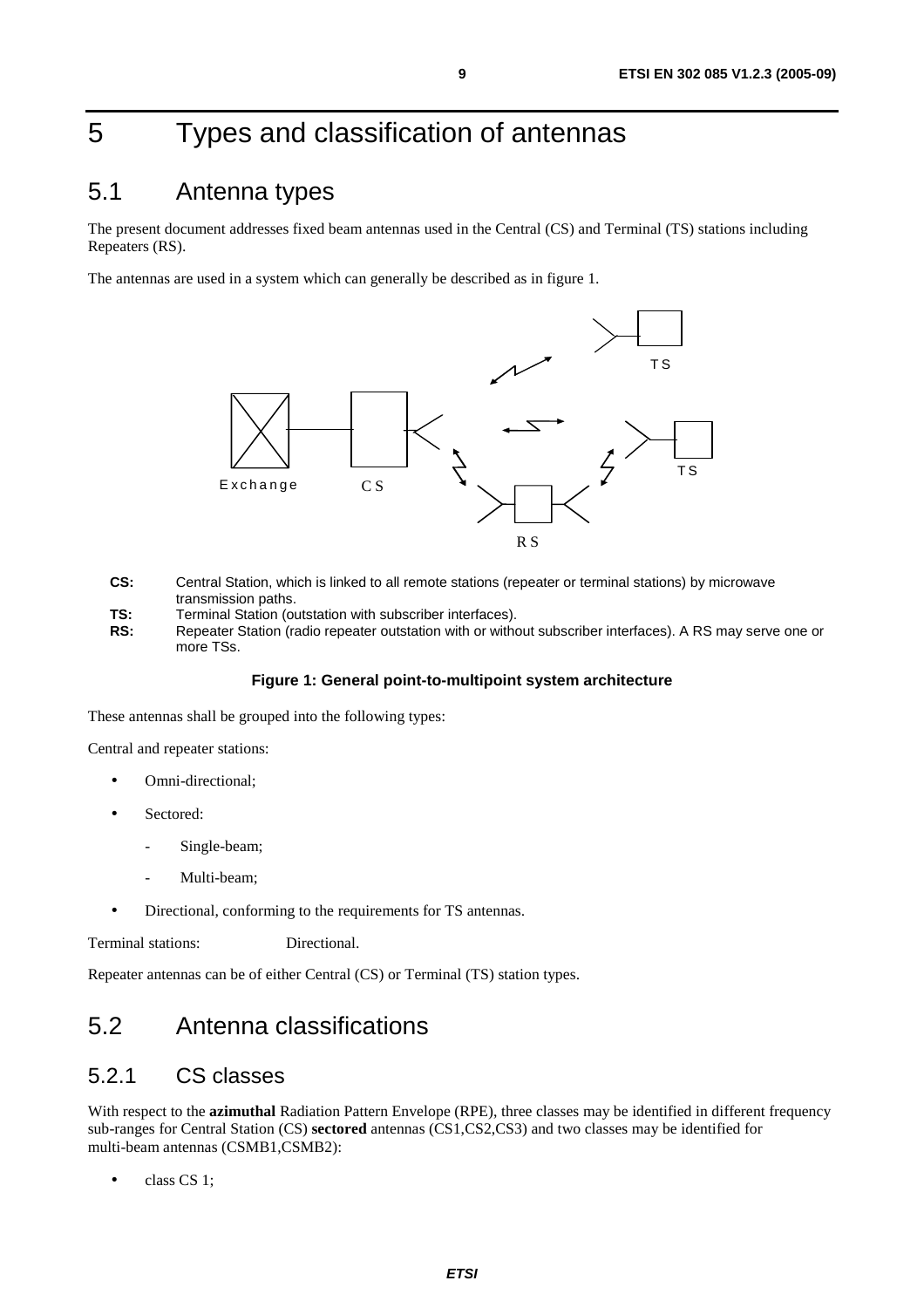- class CS 2;
- class CS 3;
- class CSMB1;
- class CSMB<sub>2</sub>.

These classes allow flexibility for a variety of different systems, and may be generally appropriate for low, medium and higher density deployments respectively.

With respect to the **azimuthal** RPE for **omni-directional** CS antennas, no requirement for separate classes has been identified.

### 5.2.2 TS classes

With respect to the radiation pattern envelope (RPE), a number of classes have been identified for Terminal Station (TS) **directional** antennas:

- class TS 1;
- class TS 2;
- class TS 3:
- etc.

These classes allow flexibility for a variety of different systems and deployment conditions.

# 6 Electrical characteristics

For the purpose of the present document, an antenna is specific to Type, Class, Range, the frequency band of operation and the mid-band gain. An antenna which employs a radome shall meet the requirements of the present document with the radome in place.

A 0° reference direction shall be defined for each antenna. The radiation characteristics in the present document are all referred to this 0° reference direction.

# 6.1 Terminal Station (TS) antennas

The RPEs and gain parameters apply for both horizontal and vertical linearly polarized antennas.

### 6.1.1 TS Radiation Pattern Envelope (RPE)

The co-polar and cross-polar radiation patterns for both azimuth and elevation (see figure 2) shall not exceed the RPEs defined in the following list:

- range 1 (3,0 GHz to 5,9 GHz):
	- class TS 1: table 1:
	- class TS 2: table 2;
	- class TS 3: table 3;
	- class  $TS 4$ : table 4:
	- class TS  $5$ : table 5.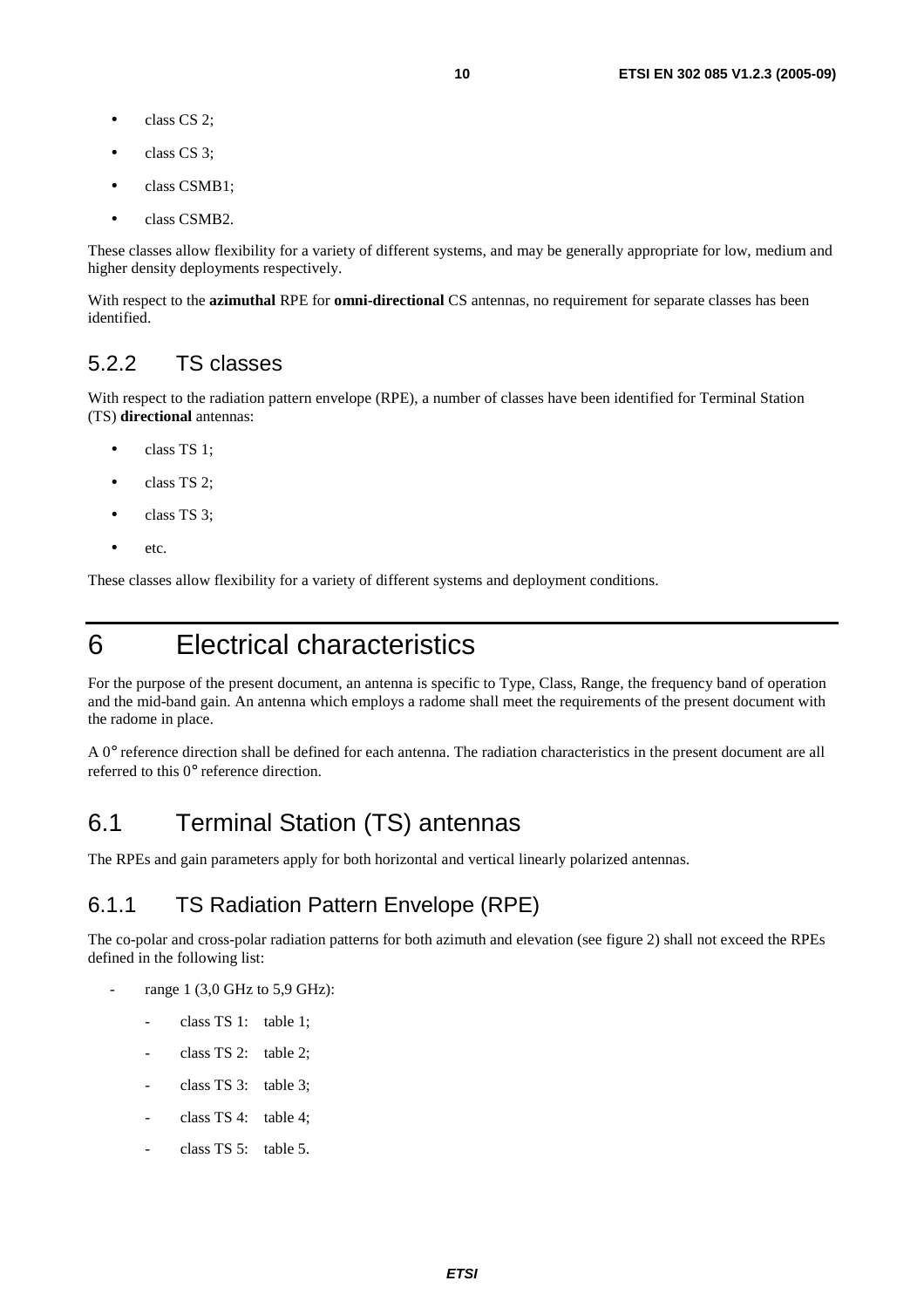- range 2 (5,9 GHz to 8,5 GHz):
	- class TS 1: table 6;
	- class TS 2: table 7;
	- class TS 3: table 8.
- range 3 (8,5 GHz to 11,0 GHz):
	- class TS 1: table 9;
	- class TS 2: table 10;
	- class TS 3: table 11;
	- class TS 4: table 12.

The gain values defined are all relative to **maximum, actual** gain at the measured frequency.



**Angle relative to zero degree reference °**



### 6.1.1.1 Range 1 (3,0 GHz to 5,9 GHz)

#### **Table 1: TS1, Range 1**

| Co-polar       | Angle (°) | Gain (dB) |
|----------------|-----------|-----------|
| P0             |           |           |
|                |           |           |
| P <sub>2</sub> | 90        | $-10$     |
| P3             | 180       | $-10$     |
| Cross-polar    | Angle (°) | Gain (dB) |
| QC             |           | $-15$     |
|                | 180       | $-15$     |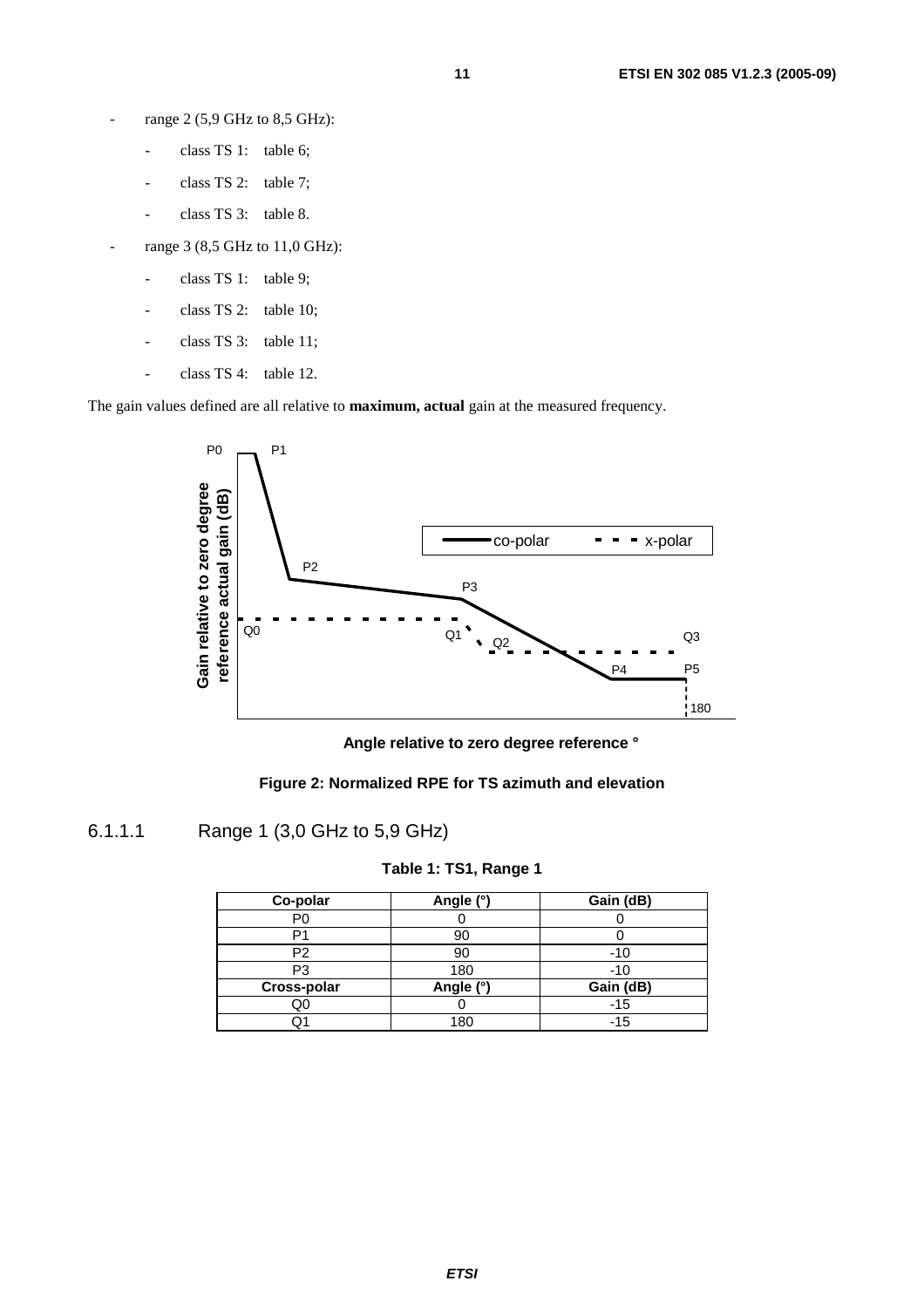| Co-polar       | Angle (°) | Gain (dB) |
|----------------|-----------|-----------|
| P <sub>0</sub> |           |           |
| P1             | 12        |           |
| P <sub>2</sub> | 30        | $-10$     |
| P <sub>3</sub> | 90        | $-15$     |
| P <sub>4</sub> | 150       | $-20$     |
| P <sub>5</sub> | 180       | $-20$     |
| Cross-polar    | Angle (°) | Gain (dB) |
| Q0             |           | $-15$     |
| Q <sub>1</sub> | 90        | $-15$     |
| Q2             | 150       | $-20$     |
| Q3             | 180       | $-20$     |

**Table 2: TS2, Range 1** 

### **Table 3: TS3, Range 1**

| Co-polar       | Angle (°) | Gain (dB) |
|----------------|-----------|-----------|
| P <sub>0</sub> |           |           |
| P <sub>1</sub> | 10        |           |
| P <sub>2</sub> | 20        | $-12$     |
| P <sub>3</sub> | 70        | $-14$     |
| P <sub>4</sub> | 150       | $-29$     |
| P <sub>5</sub> | 180       | $-29$     |
| Cross-polar    | Angle (°) | Gain (dB) |
| Q0             |           | $-19$     |
| Q1             | 90        | $-19$     |
| Q <sub>2</sub> | 150       | $-25$     |
| Q3             | 180       | $-25$     |

### **Table 4: TS4, Range 1**

| Co-polar       | Angle (°) | Gain (dB) |
|----------------|-----------|-----------|
| P <sub>0</sub> |           |           |
| P1             | 10        |           |
| P <sub>2</sub> | 30        | $-17$     |
| P3             | 90        | $-17$     |
| P <sub>4</sub> | 150       | $-30$     |
| P <sub>5</sub> | 180       | $-30$     |
| Cross-polar    | Angle (°) | Gain (dB) |
| Q0             |           | $-20$     |
| Q1             | 90        | $-20$     |
| Q <sub>2</sub> | 150       | $-30$     |
| Q3             | 180       | $-30$     |

**Table 5: TS5, Range 1** 

| Co-polar       | Angle (°) | Gain (dB) |
|----------------|-----------|-----------|
| P <sub>0</sub> |           |           |
| P <sub>1</sub> | 12        |           |
| P <sub>2</sub> | 30        | $-17$     |
| P3             | 90        | $-17$     |
| P <sub>4</sub> | 150       | $-30$     |
| P <sub>5</sub> | 180       | $-30$     |
| Cross-polar    | Angle (°) | Gain (dB) |
| Q0             |           | $-20$     |
| Q1             | 90        | $-20$     |
| Q2             | 100       | $-25$     |
| Q3             | 180       | $-25$     |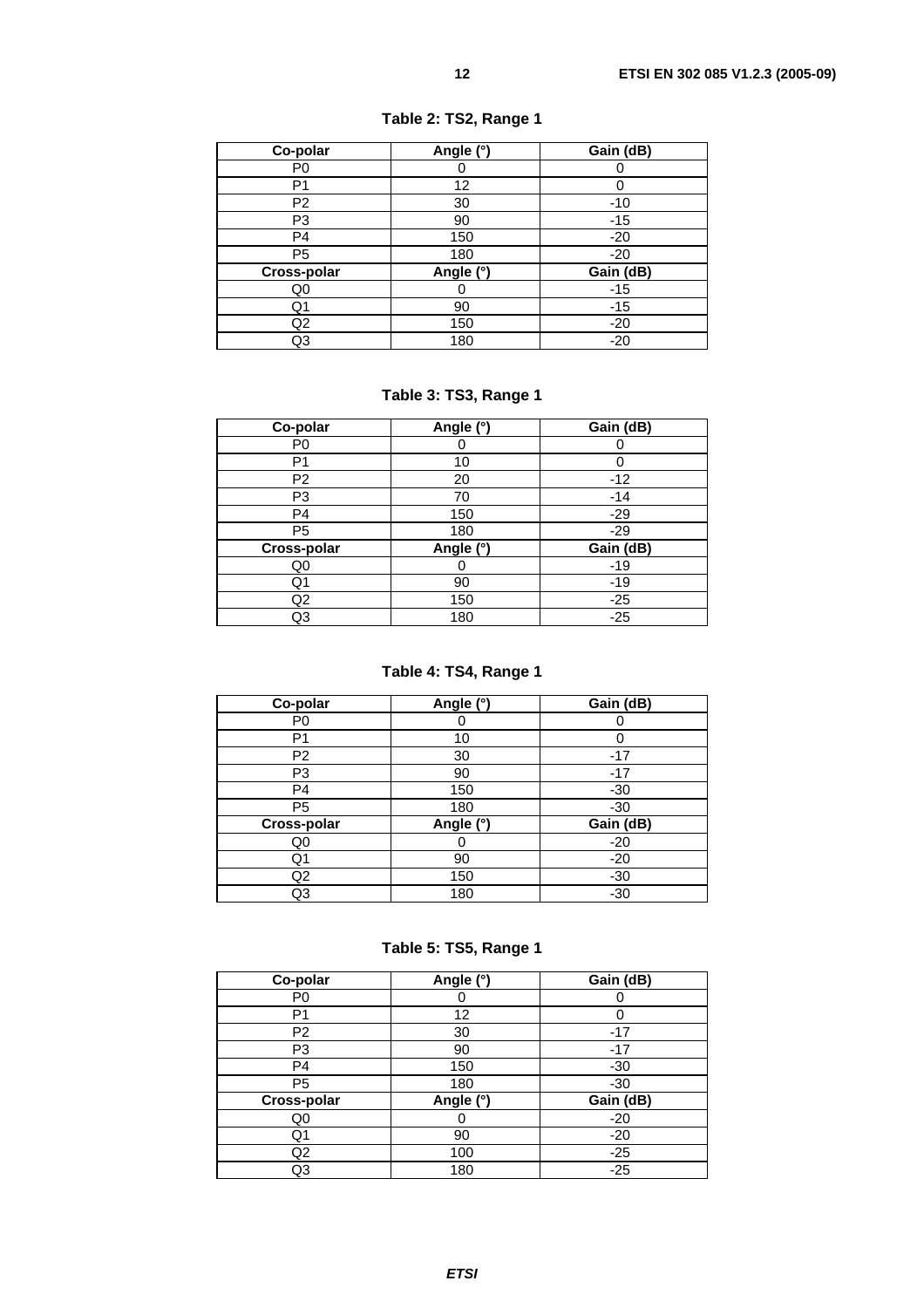# 6.1.1.2 Range 2 (5,9 GHz to 8,5 GHz)

| Co-polar       | Angle (°) | Gain (dB) |
|----------------|-----------|-----------|
| P <sub>0</sub> |           |           |
| P1             | 9         |           |
| P <sub>2</sub> | 22        | $-12$     |
| P <sub>3</sub> | 90        | $-17$     |
| P <sub>4</sub> | 150       | $-25$     |
| P <sub>5</sub> | 180       | $-25$     |
| Cross-polar    | Angle (°) | Gain (dB) |
| Q0             |           | $-17$     |
| Q1             | 90        | $-17$     |
| Q <sub>2</sub> | 150       | $-25$     |
| Q3             | 180       | $-25$     |

### **Table 6: TS1, Range 2**

### **Table 7: TS2, Range 2**

| Co-polar       | Angle (°) | Gain (dB) |
|----------------|-----------|-----------|
| P <sub>0</sub> |           |           |
| P1             | 8         |           |
| P <sub>2</sub> | 20        | $-20$     |
| P <sub>3</sub> | 90        | $-22$     |
| P <sub>4</sub> | 150       | $-35$     |
| P <sub>5</sub> | 180       | $-35$     |
| Cross-polar    | Angle (°) | Gain (dB) |
| Q0             |           | $-25$     |
| Q1             | 90        | $-25$     |
| Q <sub>2</sub> | 150       | $-35$     |
| Q3             | 180       | $-35$     |

### **Table 8: TS3, Range 2**

| Co-polar       | Angle (°) | Gain (dB) |
|----------------|-----------|-----------|
| P <sub>0</sub> |           |           |
| P1             | 9         |           |
| P <sub>2</sub> | 22        | -18       |
| P3             | 90        | $-21$     |
| P <sub>4</sub> | 150       | $-33$     |
| P <sub>5</sub> | 180       | $-33$     |
| Cross-polar    | Angle (°) | Gain (dB) |
| Q0             |           | $-25$     |
| Q1             | 90        | $-25$     |
| Q2             | 100       | $-30$     |
| Q3             | 180       | $-30$     |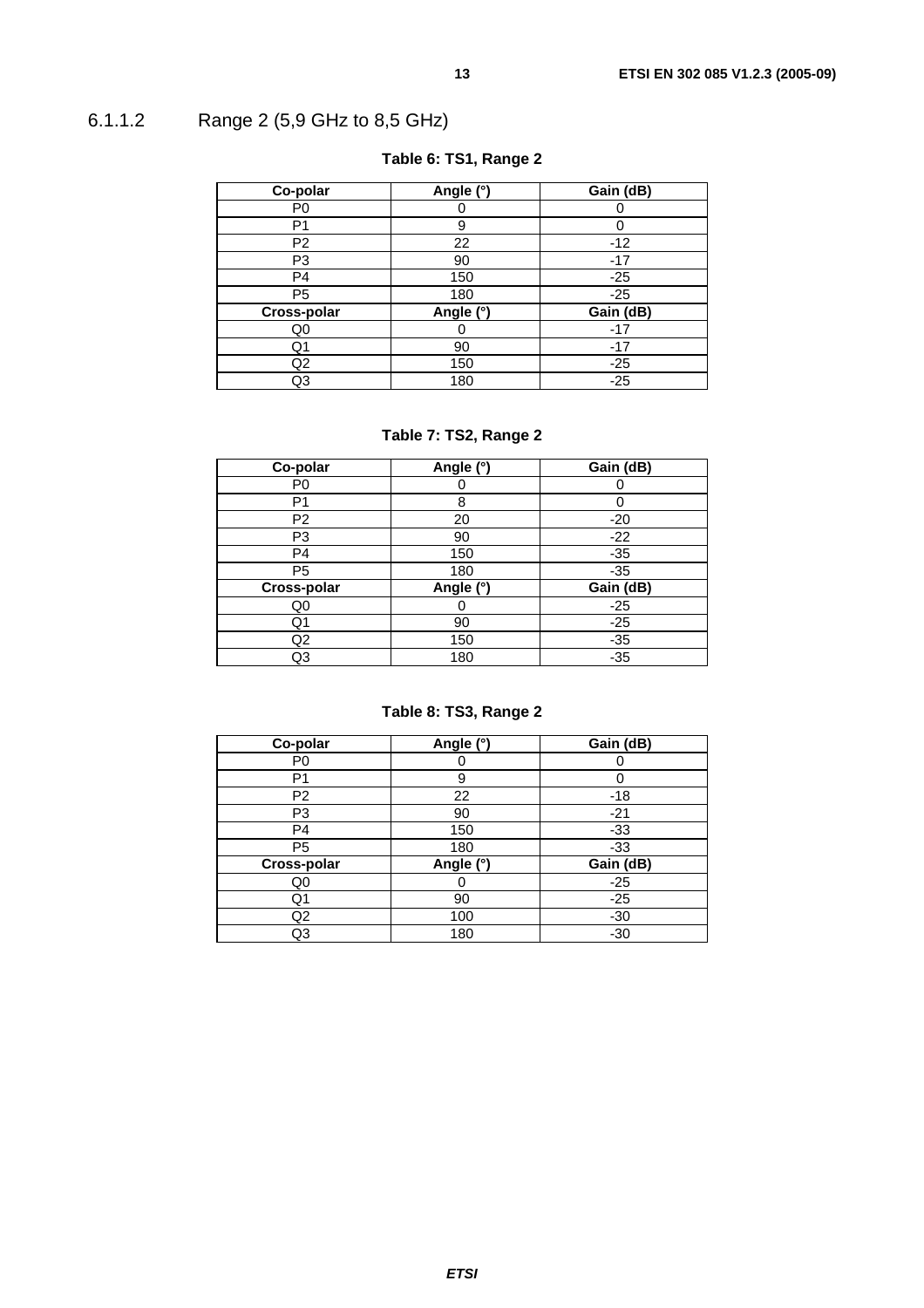# 6.1.1.3 Range 3 (8,5 GHz to 11,0 GHz)

| Co-polar       | Angle (°) | Gain (dB) |
|----------------|-----------|-----------|
| P <sub>0</sub> |           |           |
| P1             |           |           |
| P <sub>2</sub> | 15        | $-13$     |
| P3             | 90        | $-20$     |
| P <sub>4</sub> | 130       | $-30$     |
| P <sub>5</sub> | 180       | $-30$     |
| Cross-polar    | Angle (°) | Gain (dB) |
| Q <sub>0</sub> |           | $-20$     |
| Q1             | 90        | $-20$     |
| Q2             | 130       | $-30$     |
| Q3             | 180       | $-30$     |

### **Table 9: TS1, Range 3**

### **Table 10: TS2, Range 3**

| Co-polar       | Angle (°) | Gain (dB) |
|----------------|-----------|-----------|
| P <sub>0</sub> |           |           |
| P1             | 5         |           |
| P <sub>2</sub> | 15        | $-20$     |
| P <sub>3</sub> | 90        | $-30$     |
| P <sub>4</sub> | 130       | $-40$     |
| P <sub>5</sub> | 180       | -40       |
| Cross-polar    | Angle (°) | Gain (dB) |
| Q0             |           | $-30$     |
| Q1             | 90        | $-30$     |
| Q2             | 130       | $-40$     |
| Q3             | 180       | $-40$     |

### **Table 11: TS3, Range 3**

| Co-polar       | Angle (°) | Gain (dB) |
|----------------|-----------|-----------|
| P <sub>0</sub> |           |           |
| P1             | հ         |           |
| P <sub>2</sub> | 15        | -13       |
| P3             | 90        | $-24$     |
| P <sub>4</sub> | 150       | $-36$     |
| P <sub>5</sub> | 180       | $-36$     |
| Cross-polar    | Angle (°) | Gain (dB) |
| Q0             |           | $-28$     |
| Q1             | 90        | $-28$     |
| Q2             | 100       | $-33$     |
| Q3             | 180       | $-33$     |

**ETSI**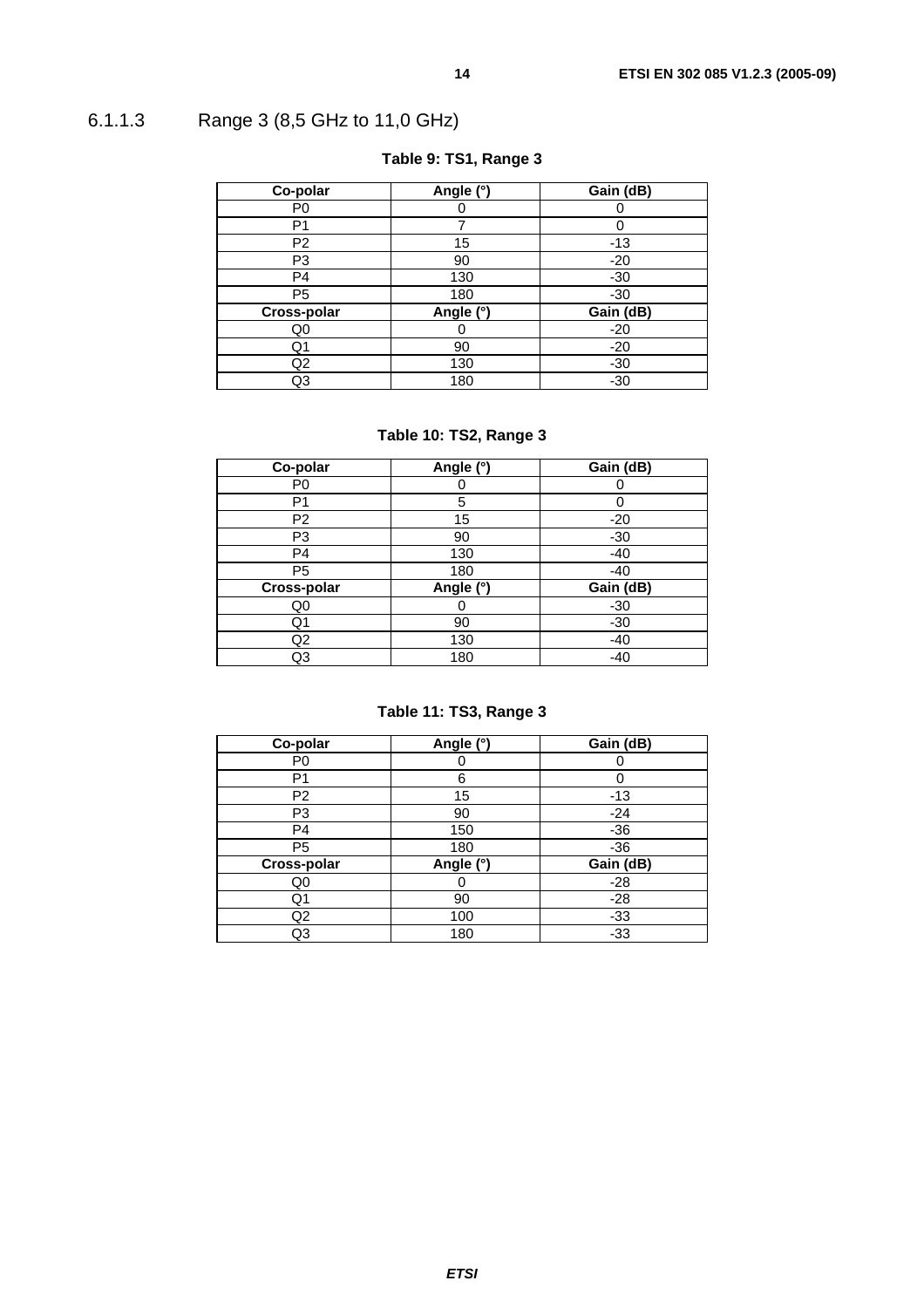| Co-polar       | Angle (°) | Gain (dB) |
|----------------|-----------|-----------|
| P <sub>0</sub> |           |           |
| P1             | 10        |           |
| P <sub>2</sub> | 30        | $-10$     |
| P <sub>3</sub> | 90        | $-15$     |
| P <sub>4</sub> | 150       | $-20$     |
| P <sub>5</sub> | 180       | $-20$     |
| Cross-polar    | Angle (°) | Gain (dB) |
| Q0             |           | $-12$     |
| Q1             | 90        | $-12$     |
| Q <sub>2</sub> | 130       | $-17$     |
| Q3             | 180       | $-17$     |

**Table 12: TS4, Range 3** 

### 6.1.2 TS minimum boresight gain

The TS RPEs specified in tables 1 to 12 inclusive are for maximum allowed co- and cross-polar gains, relative to boresight actual gain.

The TS antenna shall meet the minimum boresight gain described by the following expression:

Minimum boresight gain = ROUND (0,85  $f_0$  + 5) dBi;

where  $f_0$  is the nominal centre frequency in GHz and ROUND ( ) means rounded to the nearest integer value.

Antenna boresight (and associated gain) does not necessarily correspond to the 0° reference direction (and its associated gain).

# 6.2 Central Station (CS) sectored single beam antennas

# 6.2.1 CS azimuth Radiation Pattern Envelope (RPE), sectored

The Central Station **azimuth** RPEs for **sectored** (i.e. not for multi-beam and not for omni-directional) antennas are defined in the following list for sector beamwidths in the range 15° to 180°:

- class CS 1: table 13;
- class CS 2: table 14;
- class CS 3: table 15.

Both co-polar and cross-polar patterns are defined. The sector angle defined as  $2\alpha$  shall be declared by the supplier. The three azimuth patterns defined below apply for all combinations of frequency and sector angle within the ranges addressed by the present document. The gain values defined are all relative to the maximum gain in the declared sector angle.

#### **a) Co-Polar RPE**

Point P0 is fixed whereas the positions of P1 to P5 are dependent on centre frequency and/or sector angle. Tables 13a to 15a summarize the expressions which describe all these co-polar azimuth RPE points for classes 1 to 3 respectively.

#### **b) Cross-Polar RPE**

Tables 13b to 15b summarize the expressions which describe the four points which define the cross-polar azimuth RPE. Point Q0 is fixed whereas the positions of Q1 to Q3 are dependent on centre frequency and/or sector angle.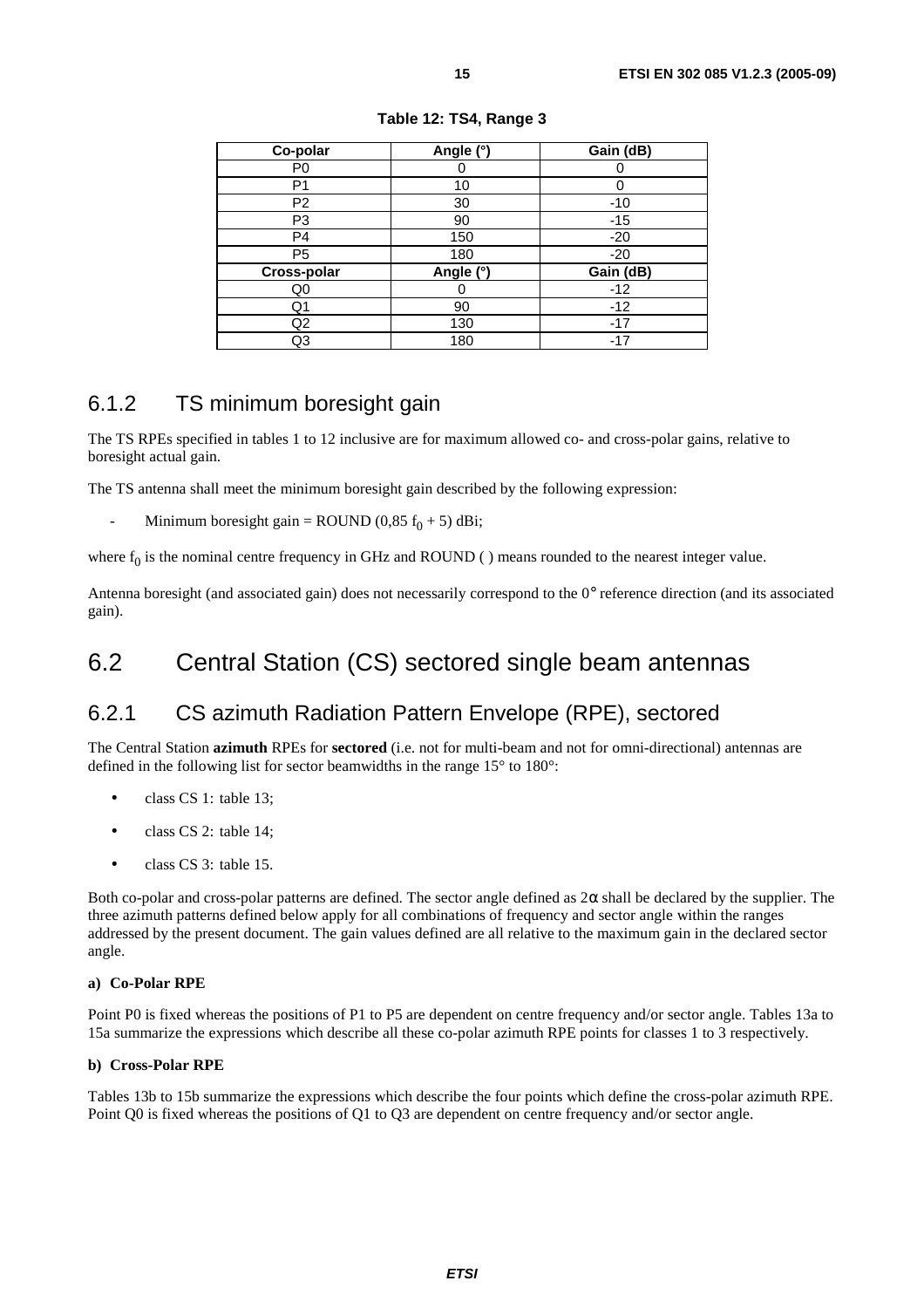

**Angle off zero degree reference (deg)**

#### **Figure 3: Normalized CS sector antenna template for azimuth**

These tables shall apply for all frequencies in the 3 GHz to 11 GHz band, and where  $f_0$  is the nominal centre frequency in GHz and all expressions are rounded to the nearest integer value.

### 6.2.1.1 Class CS 1

### **Table 13a: CS Class 1**

| Co-polar | Angle (°)    | Relative gain (dB) |
|----------|--------------|--------------------|
| P0       |              |                    |
|          | $\alpha + 5$ |                    |
| P2       | 160          | $-20$              |
| P3       | 160          | -20                |
| P4       | 160          | $-20$              |
| Р5       | 180          | -20                |

#### **Table 13b: CS Class 1**

| Cross-polar | Angle (°)    | Relative gain (dB) |
|-------------|--------------|--------------------|
|             |              | -12                |
|             | $\alpha + 5$ | -15                |
|             | 160          |                    |
|             | R(           |                    |

### 6.2.1.2 Class CS 2

#### **Table 14a: CS Class 2**

| Co-polar       | Angle (°)                           | Relative gain (dB) |
|----------------|-------------------------------------|--------------------|
| P0             |                                     |                    |
| P1             | $\alpha + 5$                        |                    |
| P <sub>2</sub> | $\alpha$ + (105 - 7f <sub>0</sub> ) | $-20$              |
| P3             | 195 - $7f_0$                        | $-20$              |
| P4             | 186 - 4,4 $f_0$                     | $-25$              |
| P5             | 180                                 | -25                |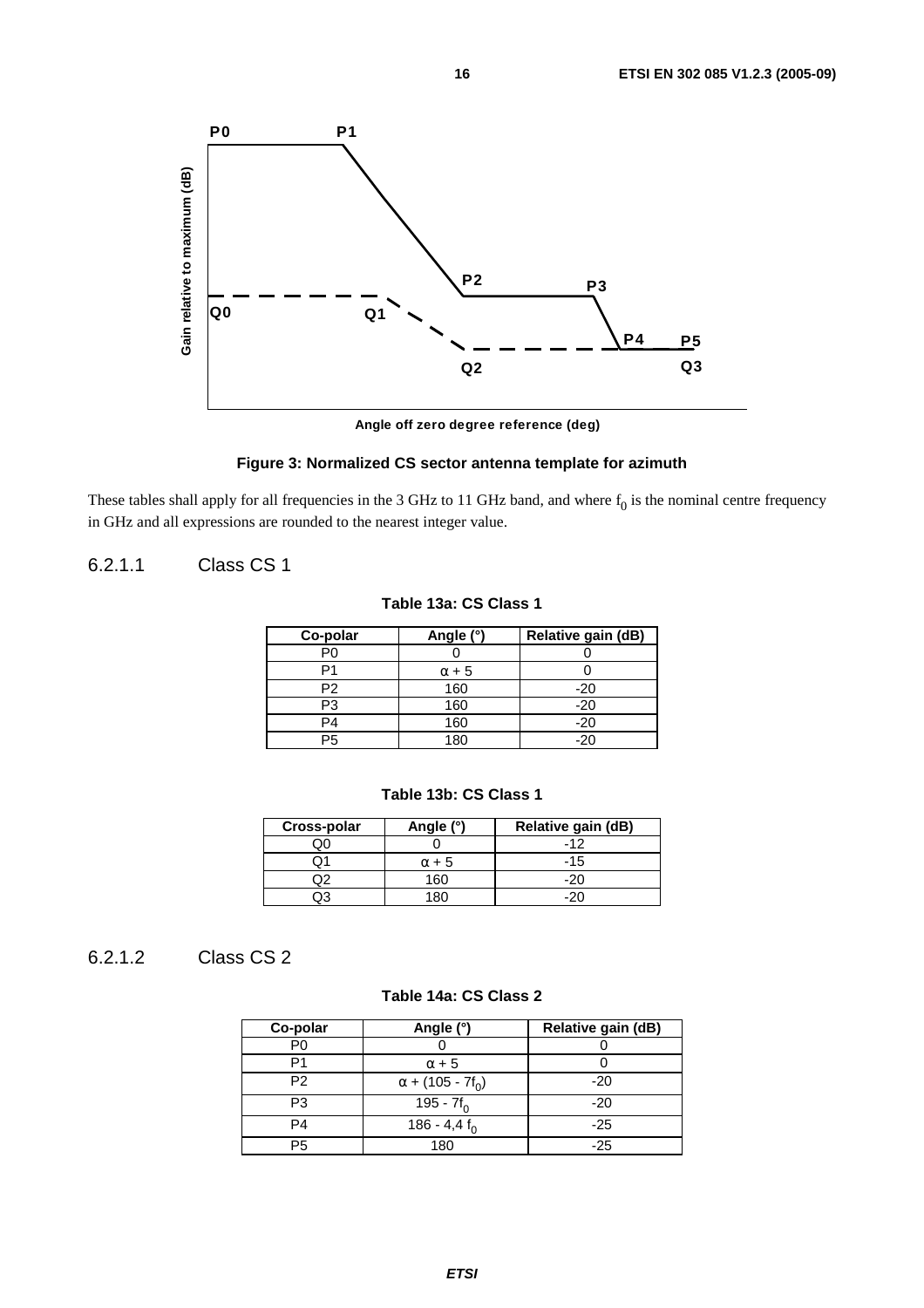| Cross-polar | Angle (°)                            | Relative gain (dB) |
|-------------|--------------------------------------|--------------------|
|             |                                      | -20                |
|             | $\alpha$ + (57,5 - 5f <sub>0</sub> ) | -20                |
|             | $\alpha$ + (87,5 - 5f <sub>0</sub> ) | -25                |
|             | 180                                  | -25                |

**Table 14b: CS Class 2** 

### 6.2.1.3 Class CS 3

#### **Table 15a: CS Class 3**

| Co-polar       | Angle (°)                             | Relative gain (dB)          |
|----------------|---------------------------------------|-----------------------------|
| P <sub>0</sub> |                                       |                             |
| P1             | $\alpha$ + (20 - 1,4 f <sub>0</sub> ) |                             |
| P2             | $\alpha$ + (75 - 4,3 f <sub>0</sub> ) | $-23$                       |
| P <sub>3</sub> | 165 - 4,3 $f_0$                       | $-23$                       |
| P4             | 150                                   | $-1,4$ f <sub>0</sub> $-20$ |
| P <sub>5</sub> | 180                                   | $-1,4$ f <sub>0</sub> $-20$ |

#### **Table 15b: CS Class 3**

| Cross-polar | Angle (°)                             | Relative gain (dB)          |
|-------------|---------------------------------------|-----------------------------|
| OΟ          |                                       | $-0.7 f_0 - 17.5$           |
| Ω1          | $\alpha$ + (20 - 1,4 f <sub>0</sub> ) | $-0.7 f_0 -17.5$            |
| Q2          | $\alpha$ + (75 - 4,3 f <sub>0</sub> ) | $-1,4$ f <sub>0</sub> $-20$ |
| OЗ          | 180                                   | $-1,4$ f <sub>o</sub> $-20$ |

# 6.2.2 Minimum boresight gain, sectored

The CS antenna boresight gain shall exceed the values defined in figure 4 as a function of sector angle, 2α, in the range 15° to 180° and for all frequencies in the 3 GHz to 11 GHz bands.

Antenna boresight gain does not necessarily correspond to the 0° reference gain.



**Figure 4: CS sector antenna boresight min gain**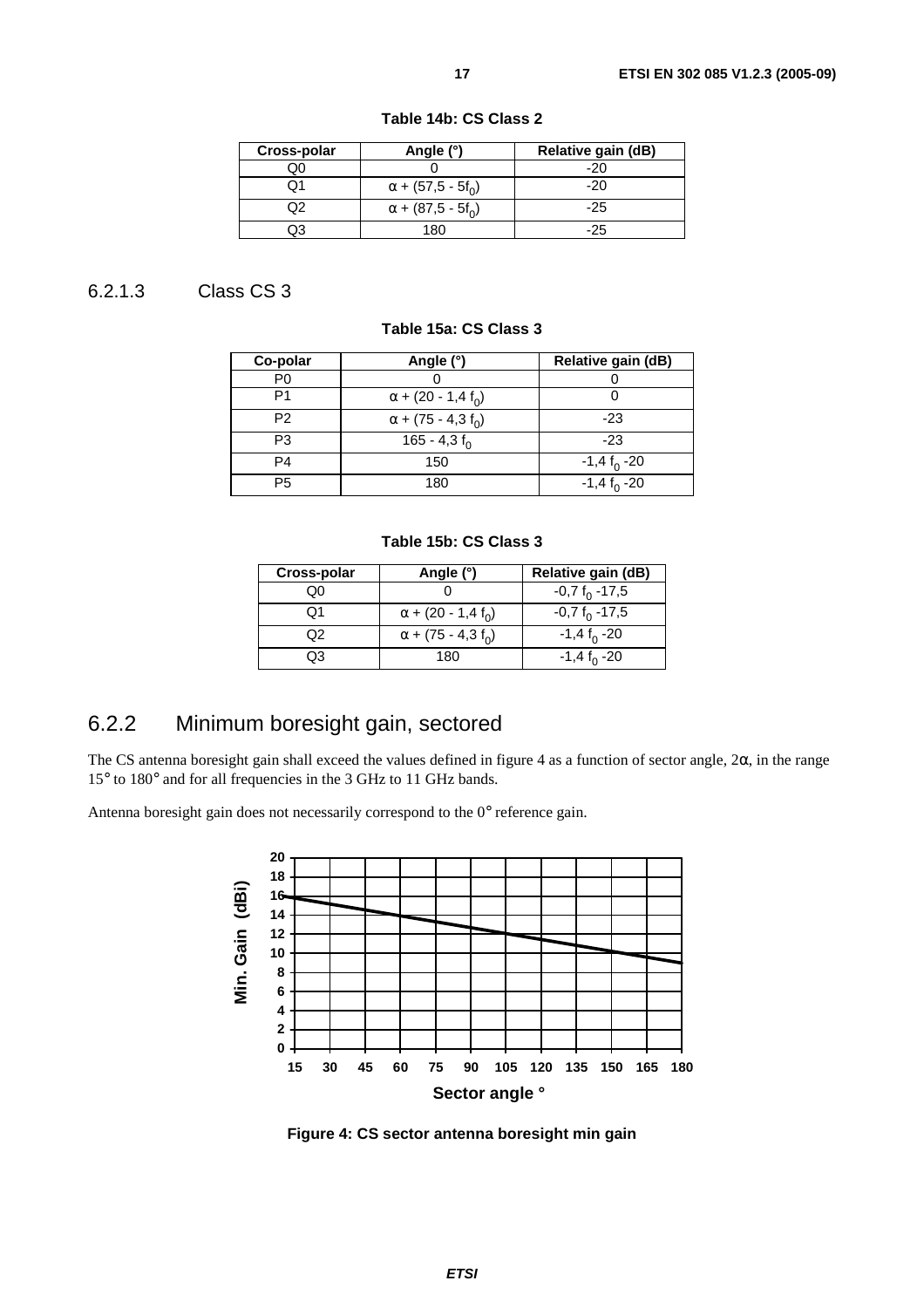#### **Table 16: Minimum boresight gain**

| Angle (°) | Gain (dBi) |
|-----------|------------|
| 15        | 16         |
| 180       |            |

# 6.3 Central Station (CS) sectored multi-beam antennas

A sector multi-beam antenna comprises two or more beams at different azimuth angles, sharing a common aperture.

Such antennas are provided with ports for each of the beams, all the beams may be active at the same time while using different frequencies. Each beam may be used with a different radio covering a specific sector.

Such antennas are typically used in order to have several narrow beams at a smaller form factor, for aesthetic, mechanical (such as space or wind loading) or cost reasons. This clause focuses on sector multibeam antennas in which the aggregate of all beams covers up to 180°.

### 6.3.1 CS azimuth Radiation Pattern Envelope (RPE), sectored

The Central Station **azimuth** RPEs for multi-beam antennas as function of reference beam direction (ε) are defined for antenna aggregate beam-widths in the range 15° to 180° and for constituent beam-widths in the range 5° to 45°. For each class is defined a specific RPE template.

- Class CSMB 1: co-polar templates according to figure 5, co-polar patterns according to table 17, (Range 1); cross-polar template according figure 3, cross-polar patterns according to table 18 (Range 1).
- Class CSMB 2: co-polar template according to figure 6, co-polar patterns according to table 19 (Range 1); cross-polar template according figure 3, cross-polar patterns according to table 20 (Range 1).

The sector angle, the beamwidth (defined as  $2\alpha$ ) and the reference beam direction (ε) shall be declared by the supplier. The azimuth patterns defined below apply for all combinations of frequency and sector angle within the ranges addressed by the present document. The gain values defined are all relative to the maximum gain in the considered reference beam**/**sector angle.

#### 6.3.1.1 Range 1 (3 GHz to 5,9 GHz)

#### 6.3.1.2 Class CSMB 1

#### **a) Co-Polar RPE**

Figure 5 indicates the reference RPE points. Table 17 summarizes the expressions, which describe all these co-polar azimuth RPE points. The angular value for the points P0, P1, P2 and P7, P8, P9 are fixed, whereas the angular positions of P3 to P6 are dependent of beam position and its angular beamwidth.



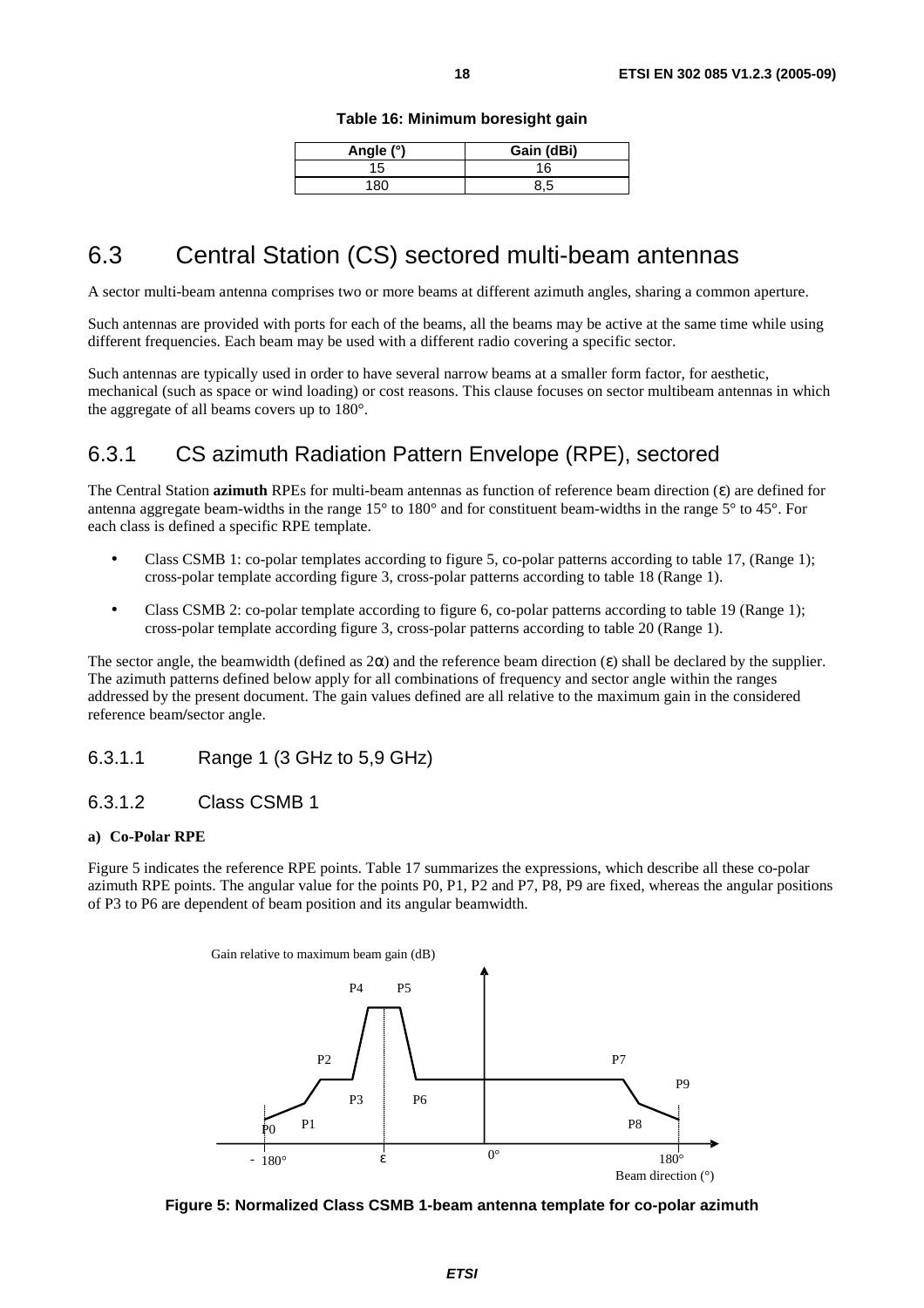| Co-polar       | Angle (°)                             | Relative gain (dB) (note)                             |
|----------------|---------------------------------------|-------------------------------------------------------|
| P <sub>0</sub> | $-180$                                | $-25$                                                 |
| P1             | $-120$                                | $-20$                                                 |
| P <sub>2</sub> | -90                                   | $-15$                                                 |
| P3             | $\epsilon$ -3* $\alpha$               | $-15$                                                 |
| P <sub>4</sub> | $\epsilon$ -1,5 <sup>*</sup> $\alpha$ | O                                                     |
| P <sub>5</sub> | $\epsilon$ +1,5 $\alpha$              | 0                                                     |
| P <sub>6</sub> | $\epsilon + 3^{\star}\alpha$          | $-15$                                                 |
| P7             | $+90$                                 | $-15$                                                 |
| P <sub>8</sub> | $+120$                                | $-20$                                                 |
| P <sub>9</sub> | $+180$                                | $-25$                                                 |
| NOTE:          |                                       | Relative to the gain at the reference beam direction. |

**Table 17: Class CSMB1 beam co-polar RPE** 

#### **b) Cross-Polar RPE**

Figure 3 indicates the reference RPE points (Q0, Q1, Q2, Q3), symmetric across ε.

Table 18 summarize the expressions which define the cross-polar azimuth RPE. Point Q0 is set as reference beam direction (ε) whereas the positions of Q1 to Q3 are dependent on centre frequency and/or sector angle.

**Table 18: Class CSMB1 beam cross-polar RPE** 

| Cross-polar                                                    | Angle (°)                    | Relative gain (dB) (note) |
|----------------------------------------------------------------|------------------------------|---------------------------|
| Q0                                                             |                              | $-15$                     |
| Q1                                                             | $ε + abs(α + (57.5 - 5f_0))$ | $-15$                     |
| O2                                                             | $ε + abs(α + (87.5 - 5f_0))$ | $-20$                     |
| Q3                                                             | $\epsilon$ + 180             | -20                       |
| Relative to the gain at the reference beam direction.<br>NOTE: |                              |                           |
|                                                                |                              |                           |

### 6.3.1.3 Class CSMB 2

#### **a) Co-Polar RPE**

Figure 6 indicates Class CSMB2 reference RPE points. Table 19 summarizes the expressions, which describe all these co-polar azimuth RPE points. The angular value for the points P0, P1, P2 and P11, P12, P13 are fixed, whereas the angular positions of P3 to P10 are dependent on beam position and its angular beamwidth.





**Beam direction (°)**

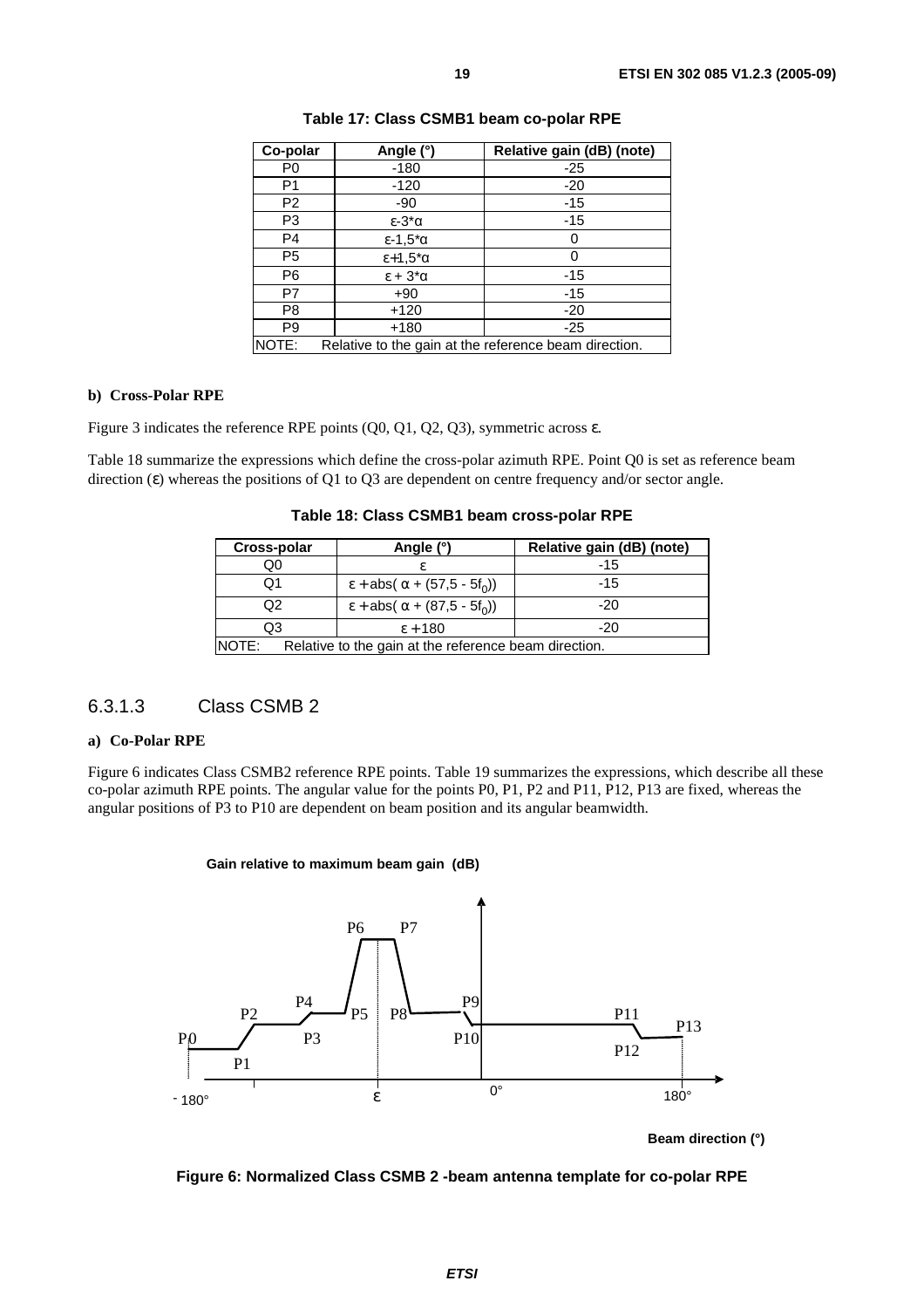| Co-polar        | Angle (°)                            | Relative gain (dB)(note) |
|-----------------|--------------------------------------|--------------------------|
| P <sub>0</sub>  | $-180$                               | -35                      |
| P <sub>1</sub>  | $-135$                               | $-35$                    |
| P <sub>2</sub>  | $-60$                                | $-20$                    |
| P <sub>3</sub>  | $\epsilon$ - 6* $\alpha$             | $-20$                    |
| P <sub>4</sub>  | $\epsilon$ - $5^{\ast}$ α            | $-17$                    |
| P <sub>5</sub>  | $\epsilon$ - 3.3 $\alpha$            | $-17$                    |
| P <sub>6</sub>  | $\epsilon$ - 1,6 $\alpha$            | 0                        |
| P7              | $\epsilon$ + 1.6* $\alpha$           | 0                        |
| P <sub>8</sub>  | $\epsilon$ + 3.3* $\alpha$           | $-17$                    |
| P <sub>9</sub>  | $\epsilon$ + 5 <sup>*</sup> $\alpha$ | $-17$                    |
| P <sub>10</sub> | $\epsilon$ + 6 <sup>*</sup> $\alpha$ | $-20$                    |
| P11             | 60                                   | $-20$                    |
| P <sub>12</sub> | 135                                  | $-35$                    |
| P <sub>13</sub> | 180                                  | -35                      |

**Table 19: Class CSMB 2 beam co-polar RPE** 

#### **b) Cross-Polar RPE**

Figure 3 indicates the reference RPE points (Q0, Q1, Q2, Q3), symmetric across ε.

Table 20 summarize the expressions which define the cross-polar azimuth RPE. Point Q0 is set as reference beam direction (ε) whereas the positions of Q1 to Q3 are dependent on centre frequency and/or sector angle.

NOTE: Relative to the gain at the reference beam direction.

|  |  |  | Table 20: Class CSMB 2 beam cross-polar RPE |
|--|--|--|---------------------------------------------|
|--|--|--|---------------------------------------------|

| Cross-polar                                                      | Angle (°)                                                | Relative gain (dB)<br>(note) |
|------------------------------------------------------------------|----------------------------------------------------------|------------------------------|
| Q0                                                               |                                                          | $-15$                        |
| Q1                                                               | $\epsilon$ + abs( $\alpha$ + (20 - 1,4 f <sub>0</sub> )) | $-15$                        |
| Q2                                                               | $ε + abs(α + (75 - 4, 3 f_0))$                           | $-20$                        |
| Q3                                                               | $\epsilon$ + 180                                         | -20                          |
| NOTE:<br>Relative into the gain at the reference beam direction. |                                                          |                              |

### 6.3.2 Minimum boresight gain, multi-beam

The CS antenna boresight gain, for each beam, shall exceed the values defined in figure 7 as a function of beamwidth  $2\alpha$ , in the range 10° to 90°.

Antenna boresight gain does not necessarily correspond to the 0 reference gain.



**Figure 7: CS central-beam, multi-beam antenna, boresight min gain**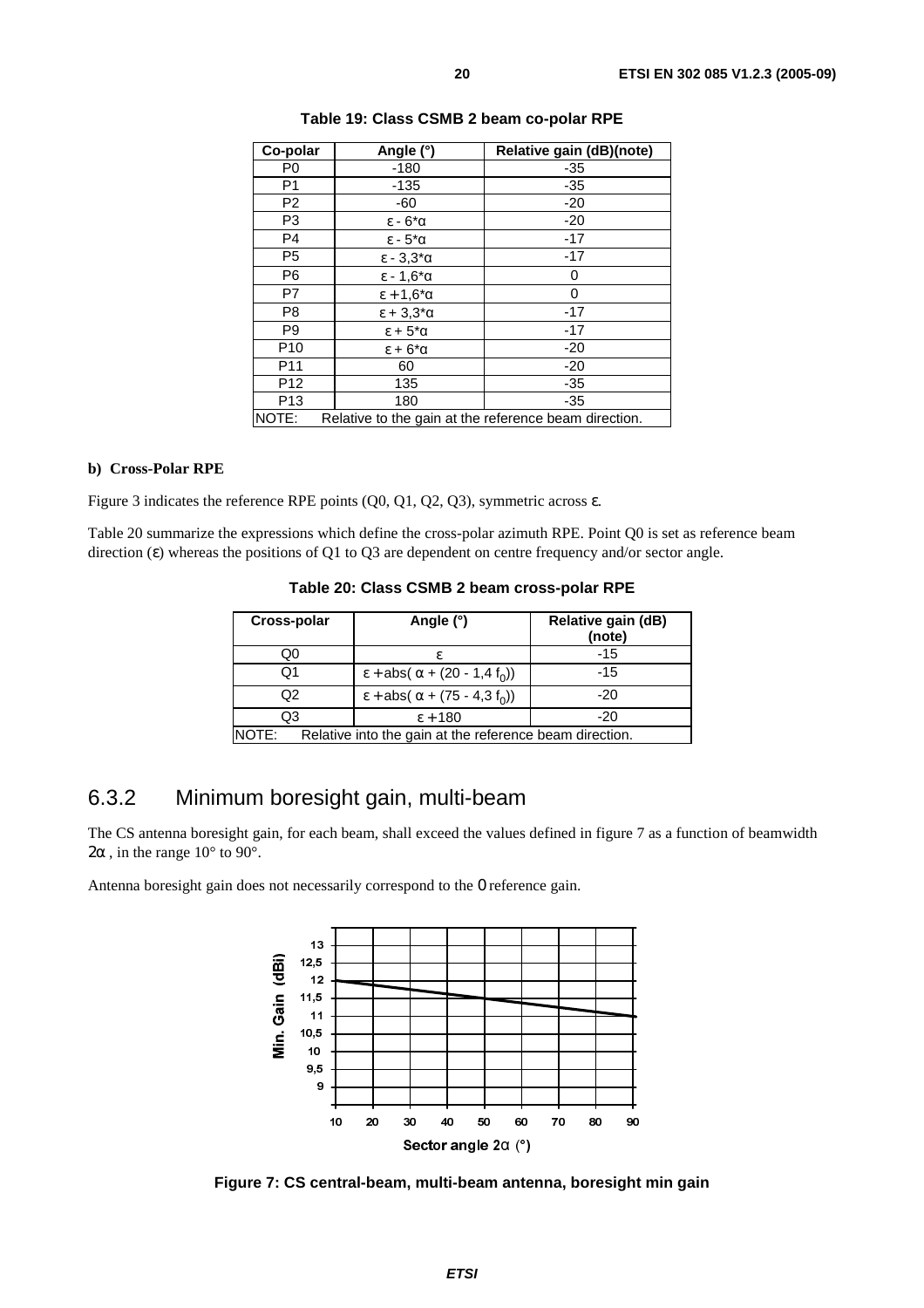|  |  | Table 21: Minimum boresight gain |  |
|--|--|----------------------------------|--|
|--|--|----------------------------------|--|

| Angle $(2\alpha)$ (°) | Gain (dBi) |
|-----------------------|------------|
|                       |            |
|                       |            |

# 6.4 Central Station (CS) omni-directional antennas

For omni-directional CS antennas the following parameters shall apply for all frequencies in the 3 GHz to 11 GHz bands:

- min. nominal gain: 8 dBi;
- gain ripple (azimuth): 3 dB maximum (peak-to-peak);
- cross-polar discrimination: 20 dB minimum.

# 6.5 Central Station (CS) omni and sectored elevation RPEs

Two CS antenna elevation RPEs are defined:

- one for antennas designed to exhibit symmetric RPEs about the  $0^{\circ}$  reference direction (figure 8); and
- one for antennas designed for asymmetric RPEs (figure 9).

For antennas designed without any tilt the zero degree reference direction normally corresponds to boresight.

It may be necessary in practical deployments to use electrical or mechanical tilt, or a combination of these two, to achieve the required cell coverage, taking into account the surrounding terrain, for example.

These elevation patterns are considered appropriate to the commonly used range of 0° to -10° for electrical downtilt. For sector antennas only, further mechanical tilt of up to  $\pm 10^{\circ}$  may be suitable for some situations.

An electrical tilt is translated onto the corresponding pattern as  $a \pm$  shift along the elevation angle axis.

NOTE 1: Positive angles are for above boresight (up) and negative angles are for below (down).

NOTE 2: Elevation RPE for multibeam antennas is under study.

### 6.5.1 Symmetric elevation RPEs

For **omni-symmetric** antennas the co-polar limits in figure 8 shall apply, with a uniform value of -20 dB for the cross-polar limit.

For **sectored symmetric** antennas only, the co-polar limit in figure 8 shall be linearly interpolated beyond the -19 dB, +90° point out to the point defined at 180° by the appropriate azimuth class of antennas per tables 13a to 15a.

The **cross-polar** limit shall be linearly interpolated between the 0° and the 180° points taken from the appropriate azimuth class of antennas as defined in tables 13b to 15b.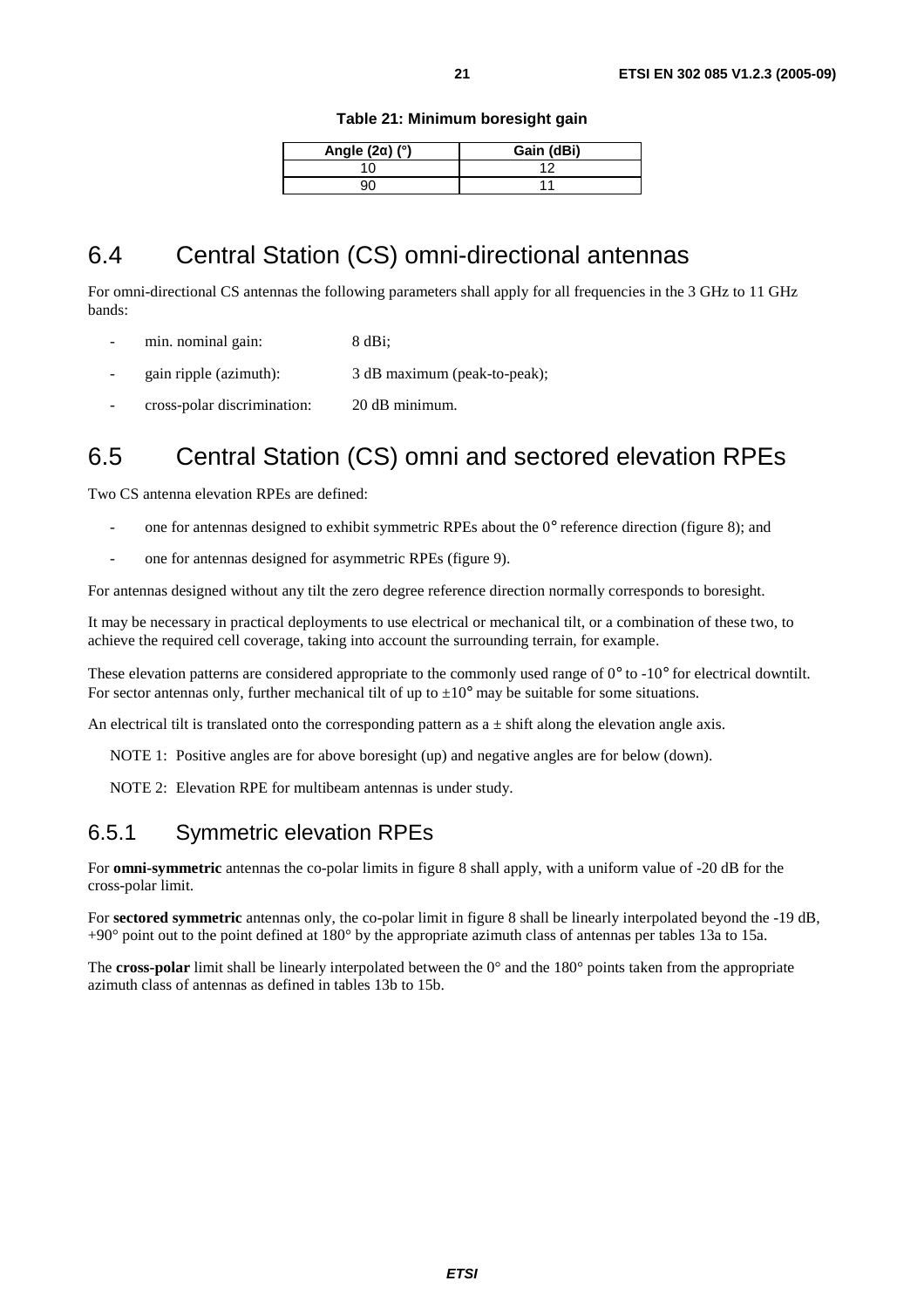

**Figure 8: Symmetric CS antenna elevation pattern** 

**Table 22: Symmetric CS antenna elevation pattern** 

| Angle (°) | Relative gain (dB) |
|-----------|--------------------|
|           |                    |
| 10        |                    |
| 25        | $-15$              |
|           | -19                |

### 6.5.2 Asymmetric elevation patterns

For **omni-asymmetric** antennas the **co-polar and cross-polar** limits in figure 9 shall apply; outside the  $\pm 4^{\circ}$  range the **cross-polar** limit shall be taken as the same as the co-polar limit.

For **sectored asymmetric** antennas only, the **co-polar limit** in figure 9 shall be linearly interpolated:

- a) beyond the -3 dB, -30° point (down) out to the point defined at 180° for the appropriate azimuth class of antennas as taken from tables 13a to 15a; and
- b) beyond the -8 dB, +90°point (up) out to the point defined at 180° for the appropriate azimuth class of antennas as taken from tables 13a to 15a.

The **cross-polar** limit shall be linearly interpolated:

- a) beyond the -8 dB, -30° point (down) out to the point defined at 180° for the appropriate azimuth class of antennas as taken from tables 13b to 15b; and
- b) beyond the -8 dB, +90° point (up) out to the point defined at 180° for the appropriate azimuth class of antennas as taken from tables 13b to 15b.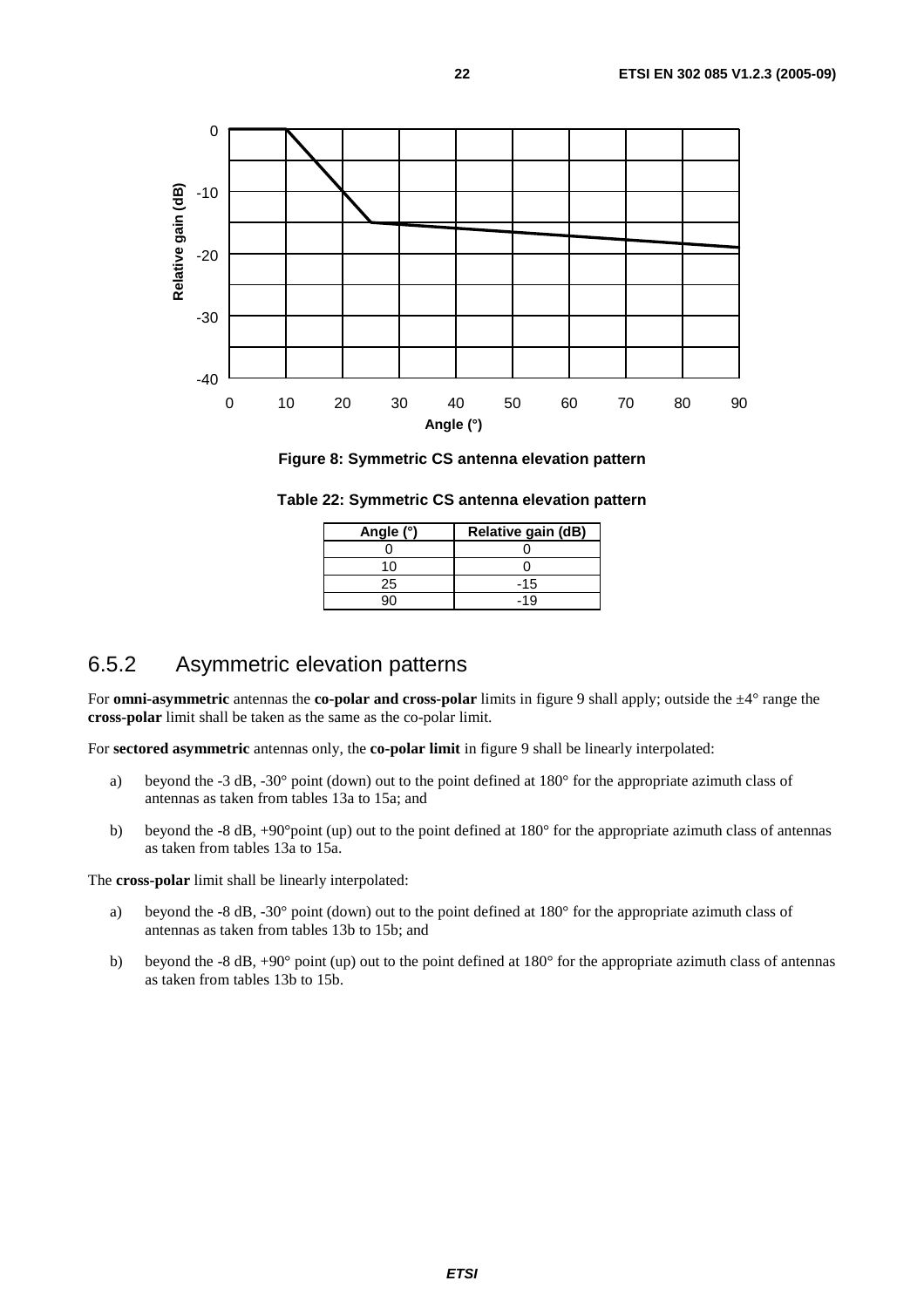

**Figure 9: Asymmetric CS antenna elevation patterns** 

| Angle (°) | Co-Polar (dB) | Cross-Polar (dB) |
|-----------|---------------|------------------|
| $-30$     | -3            |                  |
| $-5$      | -3            | -3               |
| -4        |               |                  |
| -4        |               | $-20$            |
|           |               | $-20$            |
|           |               |                  |
| 10        | $-10$         | $-10$            |
| 45        | $-10$         | $-10$            |
| 45        | -8            | -8               |
| 90        | -8            | -8               |

**Table 23: Asymmetric CS antenna elevation patterns** 

# 6.6 Polarization, Terminal (TS) and Central (CS) Stations

The antenna shall radiate a linearly polarized wave.

# 6.7 Radomes

Antennas adopting radomes shall conform to the absolute gain and radiation pattern values stipulated in the clauses above, with the radome in place.

# 7 Conformance tests

EN 301 126-3-2 [9] shall apply.

Additional parameters appropriate to system implementation may be subject to agreement between the equipment purchaser and supplier. Further guidance is provided in annex A.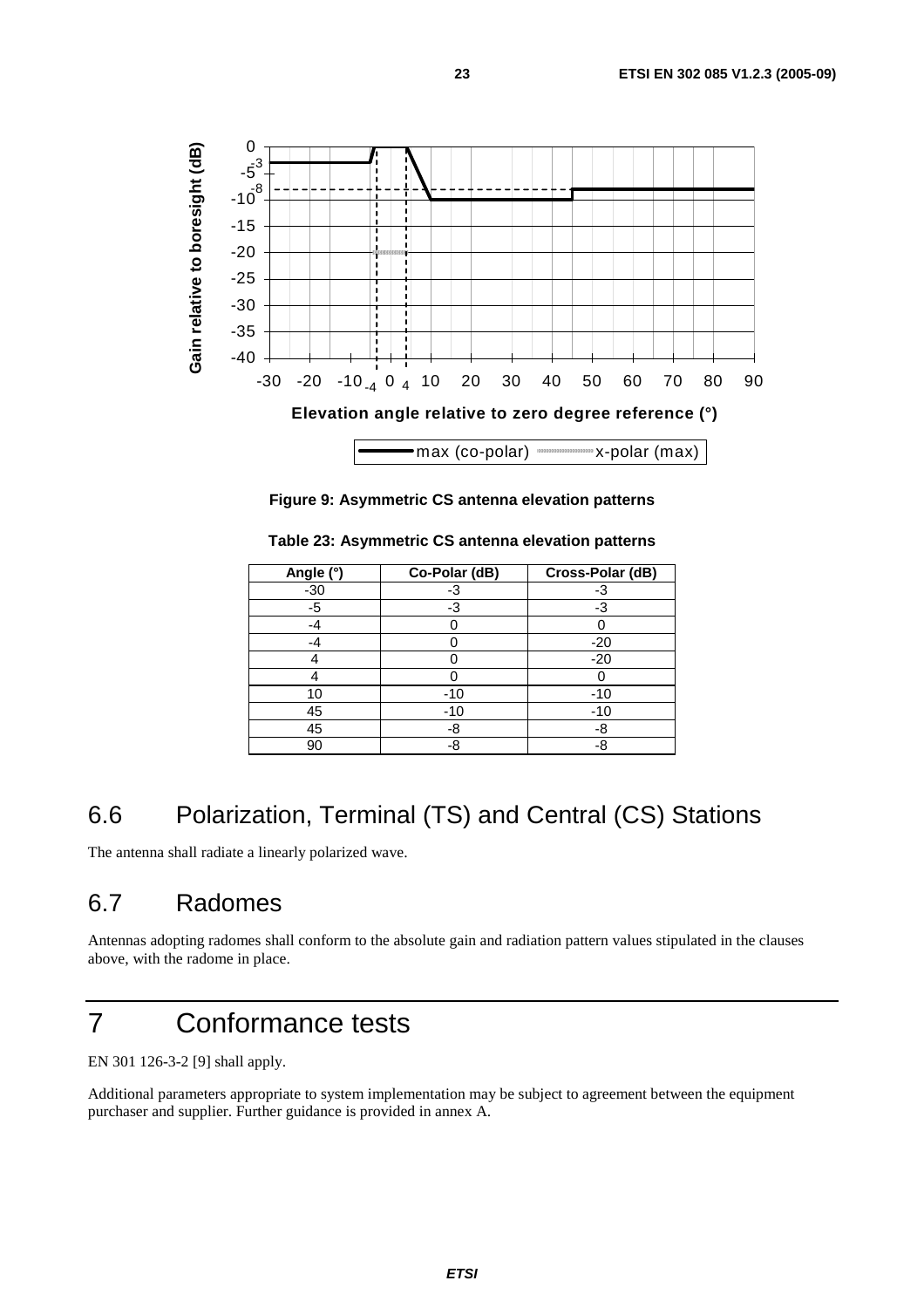# Annex A (informative): Antenna characteristics

# A.1 Mechanical characteristics

## A.1.1 Environmental characteristics

The antennas should be designed to operate within a temperature range of  $-45^{\circ}\text{C}$  to  $+45^{\circ}\text{C}$  with a relative humidity up to 100 % for environmental conditions specified in ETS 300 019-1-4 [7].

The temperature range could be divided in two parts where at least one of the following ranges could be covered:

- 1)  $-33^{\circ}$ C to  $+40^{\circ}$ C;
- 2)  $-45^{\circ}$ C to  $+45^{\circ}$ C.

The antenna should be designed to meet the wind survival ratings specified in table A.1.

| Antenna type | <b>Wind velocity</b><br>$m/s$ (km/h) | Ice load<br>(density $7 \text{ kN/m}^3$ ) |
|--------------|--------------------------------------|-------------------------------------------|
| Normal duty  | 55 (200)                             | 25 mm radial ice                          |
| Heavy duty   | 70 (252)                             | 25 mm radial ice                          |

A.1.2 Antenna stability

The antenna should be stable under the most severe operational conditions at the site of the intended application.

For installation purposes, the deviation of the antenna main beam axis should not be more than 0,3 times the smaller of the two azimuthal and elevation HPBW, as a general guide, under the conditions specified in table A.2.

| Antenna type | <b>Wind velocity</b><br>$m/s$ (km/h) | Ice load<br>(density 7 $kN/m^3$ ) |
|--------------|--------------------------------------|-----------------------------------|
| Normal duty  | 30 (110)                             | 25 mm radial ice                  |
| Heavy duty   | 45 (164)                             | 25 mm radial ice                  |

**Table A.2** 

Further guidance can be obtained from ETS 300 019-1-4 [7].

# A.2 Antenna input connectors

When flanges are provided at the input port of the antenna they should be in accordance with IEC 60154-1 [10] and IEC 60154-2 [11].

For antennas which are integral to the radio equipment proprietary connection designs may be utilized.

For antennas using coaxial input ports the impedance should be nominally 50  $\Omega$  and the connectors should conform to IEC 60169 [12].

### **Table A.1**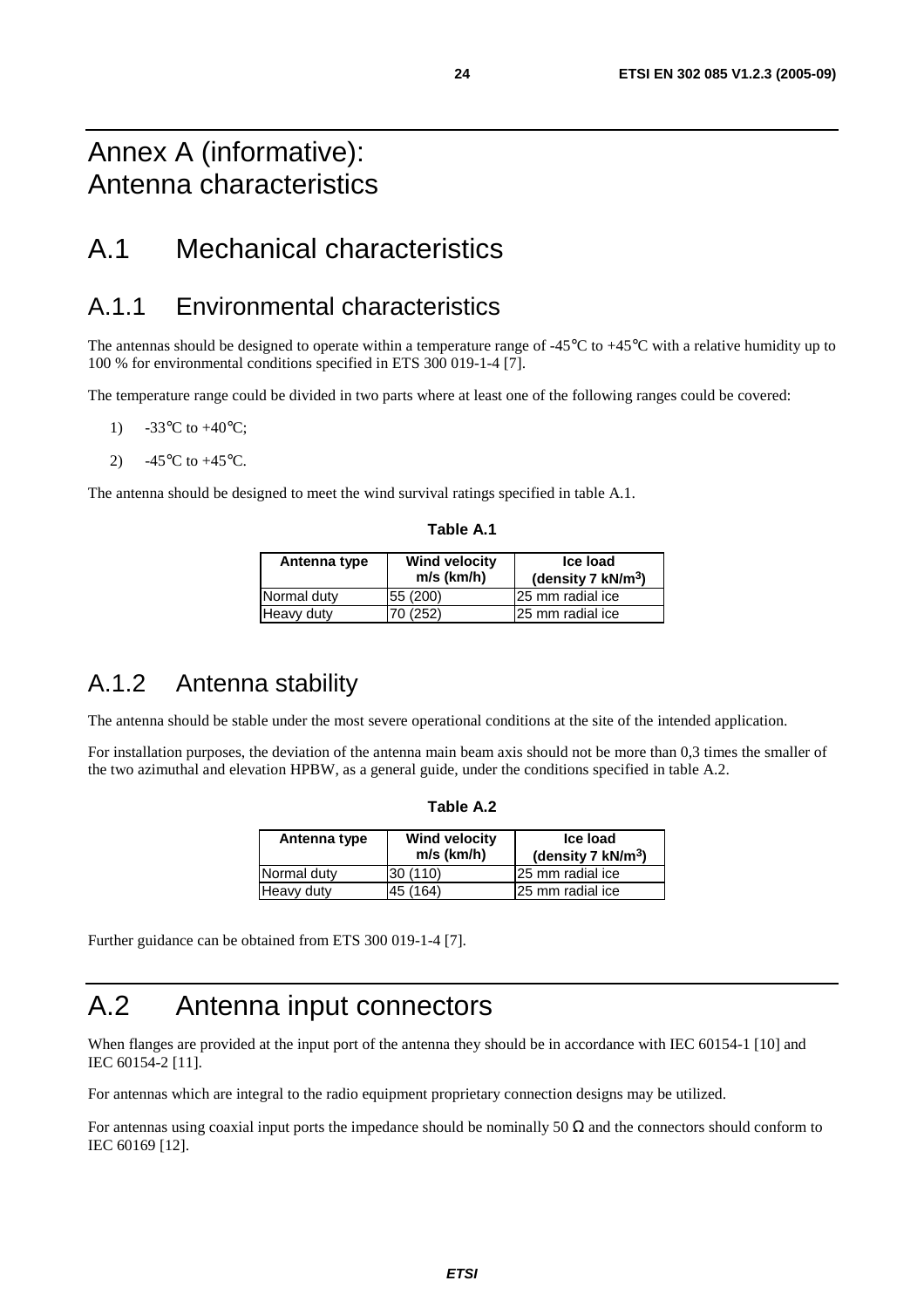The input connector on the antenna should be mechanically compatible with the radio equipment. This should be agreed between the equipment supplier and purchaser in line with the overall system design requirements. In such cases a suitable test fixture should be agreed and used for test purposes.

# A.3 VSWR at the input port(s)

The maximum VSWR should be agreed between the equipment supplier and purchaser in line with the overall system design requirements. For guidance, antennas with a Voltage Standing Wave Ratio (VSWR) in the range 1,9 to 1,1 are typical.

# A.4 Inter-port isoIation

The isolation between the input ports of a dual polarized antenna should be agreed between the equipment supplier and the purchaser in line with the overall system design requirements. For guidance inter-port isolation better than 25 dB is typical.

The isolation between the input ports of a multi-beam antenna should be agreed between the equipment supplier and the purchaser, in line with the overall system design requirements. For guidance, in multi-beam antenna case, inter-port isolation is typically 15 dB to 20 dB.

# A.5 Antenna labelling

Antennas should be clearly identified with a weather-proof and permanent label(s) showing the manufacturer's name, antenna type, polarization direction, serial number(s) and type approval reference where appropriate.

NOTE: Integrated antennas may share a common label with the outdoor equipment.

# A.6 Passive intermodulation performance

For some P-MP access methods the minimum Passive InterModulation (PIM) performance of the antenna may need to be taken into account. In such cases the PIM should be agreed between the equipment supplier and the purchaser in line with the overall system design requirements. For guidance, PIM product limits can often exceed -100 dBc.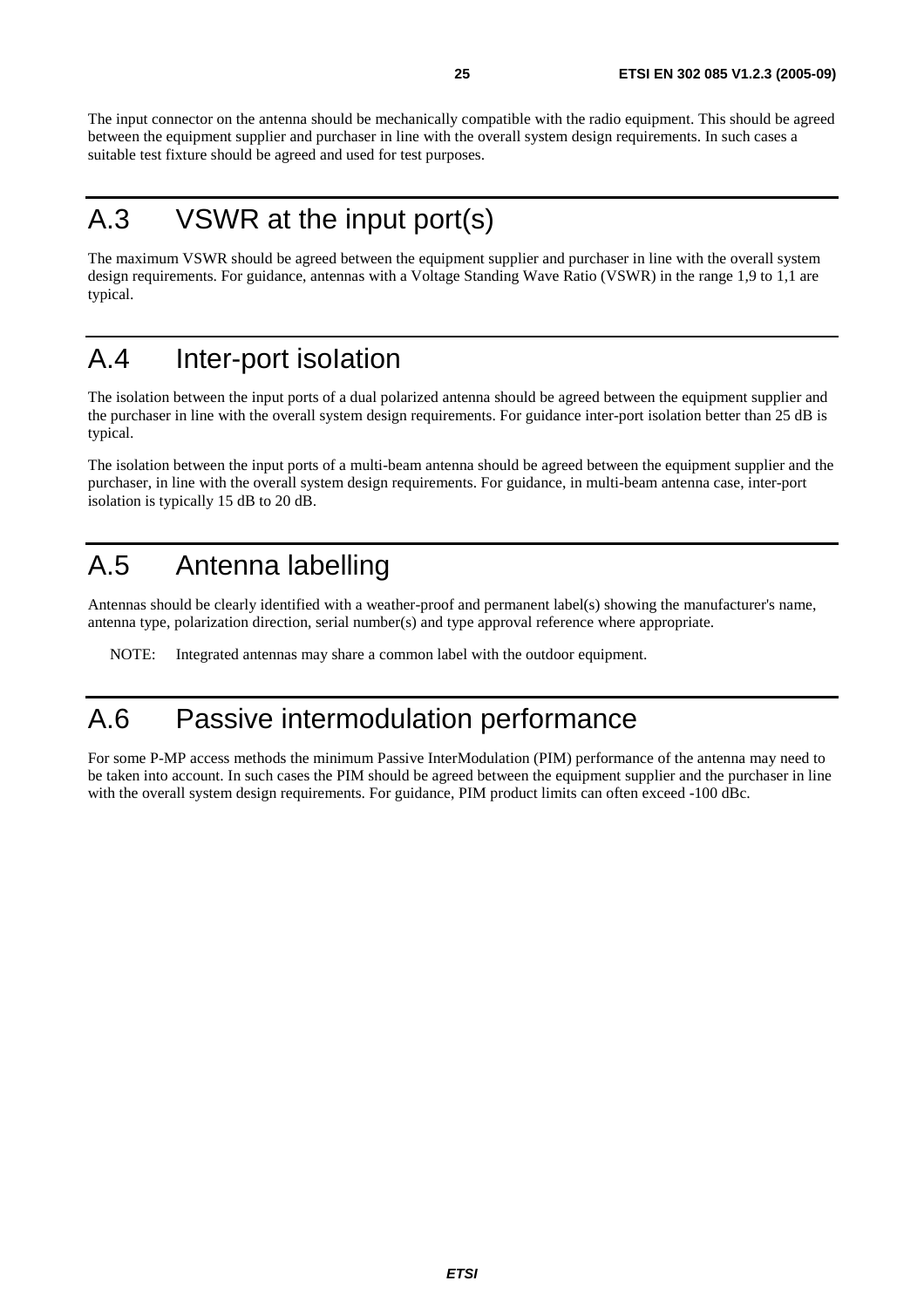# Annex B (informative): Bibliography

ETSI ETS 300 019-1-2: "Equipment Engineering (EE); Environmental conditions and environmental tests for telecommunications equipment; Part 1-2: Classification of environmental conditions; Transportation".

CEPT/ERC/DEC(95)04: "On the Procedures for Mutual Recognition of Type Approval of Radio (terminal) Equipment".

IEC 60050-712: "International Electrotechnical Vocabulary - Chapter 712: Antennas".

DIN 45.030, Part 1, Part 2: "Definitions/concepts, antennas".

ITU-R Recommendation F.699-4: "Reference radiation patterns for line-of-sight radio-relay system antennas for use in coordination studies and interference assessment in the frequency range from 1 to about 40 GHz".

IEC 60835-2-2: "Methods of measurement for equipment used in digital microwave transmission systems - Part 2: Measurements on terrestrial radio-relay systems - Section 2: Antenna".

(US -) ANSI/EIA -195 -C (1985): "Terrestrial microwave relay antennas".

(US-) MIL -G-24.211: "Gaskets for waveguide flanges".

IEEE Standard 145 (1993): "IEEE Standard Definitions of Terms for Antennas".

IEEE Standard 149 (1975): "IEEE Standard Test Procedure for Antennas".